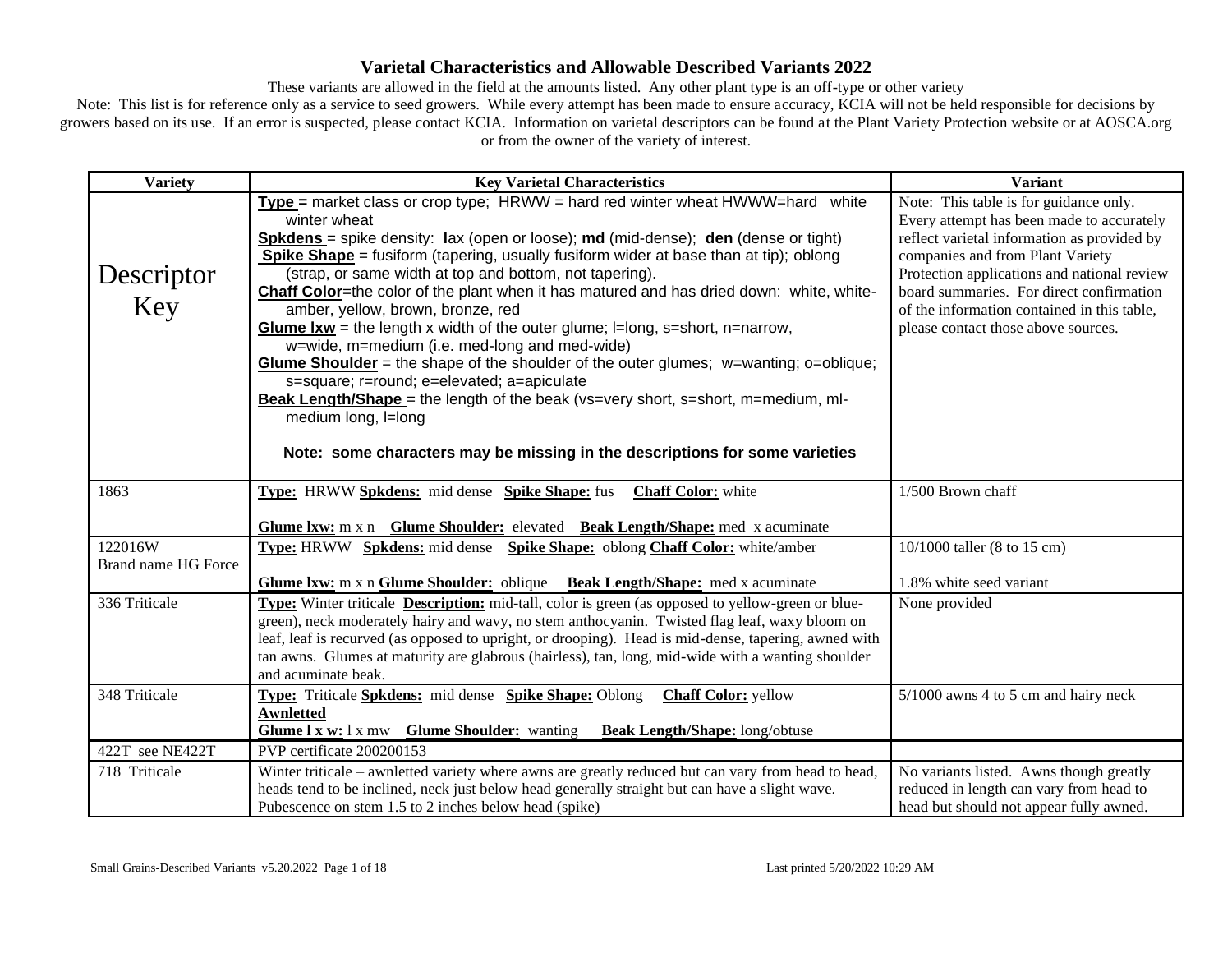These variants are allowed in the field at the amounts listed. Any other plant type is an off-type or other variety

| 719 Flex triticale   | Type: Triticale Spkdens: dense Spike Shape: Oblong Awnletted Chaff Color: yellow                                      | $<$ 10/1000 Bearded heads                        |
|----------------------|-----------------------------------------------------------------------------------------------------------------------|--------------------------------------------------|
| Var 841446398        | Neck: Straight, slightly hairy                                                                                        |                                                  |
|                      | Glume I x w: ml x mw Glume Shoulder: rounded Beak length/shape: ?/acuminate                                           |                                                  |
| AG Golden            | Type: HRWW Spkdens: mid dense Spike Shape: tapering<br><b>Chaff Color:</b> white                                      | Taller up to 3 spike lengths above canopy 1/1000 |
|                      | Beak length officially not stated, 2021 foundation field observation                                                  | Red or bronze glumes 1/1000                      |
|                      | Glume Shoulder: oblique Beak Length/Shape: m 7-8 mm x acuminate<br>Glume $l x w: m x m$                               | Awnless or awnletted 1/10000                     |
| AG Icon              | Type: HRWW Spkdens: mid dense Spike Shape: tapering Chaff Color: white                                                | Taller 1/1000                                    |
|                      |                                                                                                                       | Dark chaff 1/1000                                |
|                      | <b>Glume Shoulder:</b> square <b>Beak Length/Shape:</b> m x acuminate<br>Glume $l x w: m x m$                         | White seeded up to 0.8%                          |
| <b>AG</b> Radical    | Type: HRWW Spkdens: mid dense Spike Shape: tapering<br><b>Chaff Color:</b> white                                      | Taller up to 3 spike lengths above canopy 1/1000 |
|                      | Juvenile plants have purple auricles present.<br>Beak length officially not stated, 2021 foundation field observation | Red or bronze glumes 1/1000                      |
|                      | Glume Shoulder: oblique Beak Length/Shape: med. 5-6 mm x acuminate<br>Glume $l x w: m x n$                            | Awnless or awnletted 1/10000                     |
| <b>AM Cartwright</b> | Type: HRWW Spkdens: mid dense Spike Shape: fusiform<br><b>Chaff Color:</b> White                                      | Taller 1 per 1000                                |
|                      |                                                                                                                       | Up to 0.8 % white seed                           |
|                      | Glume Ixw: m x m Glume Shoulder: oblique Beak Length/Shape: s x acuminate                                             |                                                  |
| <b>AM Eastwood</b>   | Type: HRWW Spkdens: mid dense<br>Spike Shape: oblong Chaff Color: white                                               | 1 per 100 Taller (3 spikelengths)                |
|                      |                                                                                                                       | 1 per 1000 red/bronze plants                     |
|                      | Glume Ixw: s x n Glume Shoulder: rounded<br><b>Beak Length/Shape:</b> ?/acuminate                                     | $1/10,000$ awnless                               |
|                      |                                                                                                                       | Up to 3% white grain                             |
| AM 473               | <b>Type: SRW Spkdens: lax Spike Shape: strap</b><br><b>Chaff Color:</b> white                                         | Taller (3 spikelengths) 1/1000                   |
|                      |                                                                                                                       | Awnless 1/10,000                                 |
|                      | Glume 1 x w: m x m Glume Shoulder: oblique<br><b>Beak Length/Shape:</b> m/acuminate                                   |                                                  |
| AP18 AX              | Type: HRWW Spkdens: mid dense Spike Shape: tapering Chaff Color: white                                                | $1/1000$ Taller                                  |
|                      | Revised for 2022 based on certificate 2020000351                                                                      | $1/1000$ Red chaff                               |
|                      | Glume Ixw: m x n Glume Shoulder: rounded Beak Length/Shape: ?/accuminate                                              | $1/1000$ Awnless                                 |
| AP503CL2             | Type: HRWW Spkdens: mid dense Spike Shape: tapering<br><b>Chaff Color:</b> white                                      | 8/1000 Taller (8 to 15 cm) (0.8%)                |
|                      | Revised for 2021 based on Aug. 2017 AOSCA Small Grain Review Board                                                    | $1/2500$ Bronze Chaff $(0.04\%)$                 |
|                      | Glume Ixw: m x n Glume Shoulder: Oblique Beak Length/Shape: ? x acuminate                                             | $1/2500$ Awnless $(0.04\%)$                      |
| AP Bigfoot           | <b>Type:</b> HRWW Spkdens: dense Spike Shape: tapering Chaff Color: white/amber                                       | $2/1000$ Taller (8 to 15 cm) $(0.2\%)$           |
|                      |                                                                                                                       | 9/10000 Red Chaff (0.09%)                        |
|                      | Glume Ixw: m x n Glume Shoulder: Oblique Beak Length/Shape: 1 x acuminate                                             | 4/1000 Awnless (0.4%)                            |
| <b>AP EverRock</b>   | Type: HRWW Spkdens: mid dense Spike Shape: oblong Chaff Color: white/amber                                            | Taller (8 to 15 cm) 10/1000 (1%)                 |
|                      | Revised for 2022 based on certificate no. 202100055                                                                   | Less than 1/10000 awnless                        |
|                      | <b>Glume Ixw:</b> 1 x w Glume Shoulder: Oblique Beak Length/Shape: 1 x acuminate                                      | 1.8% white seed                                  |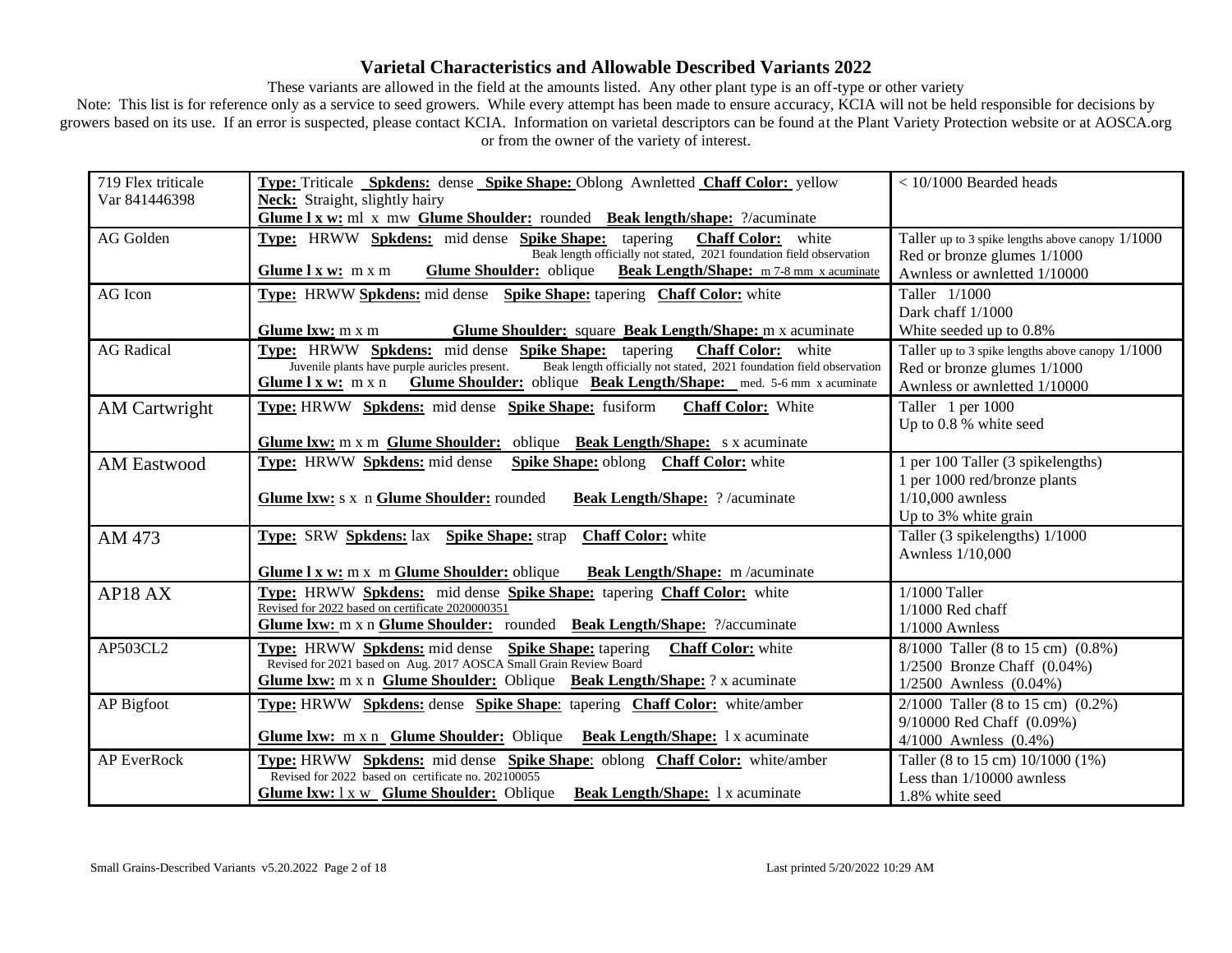These variants are allowed in the field at the amounts listed. Any other plant type is an off-type or other variety

| AP Longjack          | Type: HRWW Spkdens: mid dense Spike Shape: oblong Chaff Color: white/amber                                       | Taller (8-15 cm) 3/10000                |
|----------------------|------------------------------------------------------------------------------------------------------------------|-----------------------------------------|
|                      |                                                                                                                  | Awned 4/10000                           |
| awnless              | Glume Ixw: 1 x m Glume Shoulder: rounded Beak Length/Shape: short x obtuse                                       | Red chaff 1/10000                       |
| AP Prolific          | Type: HRWW Spkdens: mid dense Spike Shape: tapering Chaff Color: white/amber                                     | Allowed variants are taller and awnless |
|                      |                                                                                                                  | plants up to 1% or $10/1000$ .          |
|                      | Glume Ixw: m x m Glume Shoulder: square Beak Length/Shape: medium x acuminate                                    | White seed variant about 1.8%           |
| AP Roadrunner        | Type: HRWW Spkdens: mid dense Spike Shape: tapering Chaff Color: white/amber                                     | Taller (8 to 15 cm) 1/100 (1%)          |
| AP14T21619           | Revised 2022 based on certificate 202100344                                                                      |                                         |
|                      | Glume Ixw: m x w Glume Shoulder: oblique Beak Length/Shape: medium x acuminate                                   | White seed variant 1.8%                 |
| Aspen                | Type: HWWW Spkdens: mid dense Spike Shape: fusiform Chaff Color: tan                                             | $3/1000$ Taller $(5-10)$                |
|                      |                                                                                                                  | 1/1000 Bronze/brown chaff               |
|                      | Glume 1 x w: ml x Glume Shoulder: square Beak Length/Shape: s x acuminate                                        | 5/1000 Red Seed                         |
| Avery                | Type: HRWW Spkdens: dense Spike Shape: tapering Chaff Color: white/amber                                         | Taller 1 per 1000                       |
| (CO11D174)           |                                                                                                                  | Red Chaff 1 per 1000                    |
|                      | <b>Glume 1 x w:</b> s x m <b>Glume Shoulder:</b> Oblique Beak Length/Shape: m x acuminate                        |                                         |
| <b>Bakers Ann</b>    | <b>Type: HRWW</b><br>Spkdens: mid dense Spike Shape: fusiform Chaff Color: Bronze                                | Taller <10cm 1 per $750$                |
|                      |                                                                                                                  | White glumes 1 per 100 or 1%            |
|                      | <b>Glume Ixw:</b> short x wide Glume Shoulder: oblique Beak Length/Shape: m? x acuminate                         |                                         |
| Bentley              | Type: HRWW Spkdens: mid dense Spike Shape: tapering Chaff Color: tan                                             | Taller $(< 4 \text{ in})$ 1/500         |
|                      |                                                                                                                  | White chaff 1/500                       |
|                      | <b>Glume 1 x w:</b> m x w <b>Glume Shoulder:</b> Oblique <b>Beak Length/Shape:</b> m x acuminate                 |                                         |
| <b>Big Country</b>   | Type: HWWW Spkdens: mid dense Spike Shape: tapering Chaff Color: white                                           | Bronze chaff $< 8/10000$ (0.8%)         |
| Awnless to           |                                                                                                                  | Awned < $1/750$ or $13/10,000$ (0.13%)  |
| Apically awnletted   | <b>Glume 1 x w:</b> 1 x n to m <b>Glume Shoulder:</b> Oblique <b>Beak Length/Shape:</b> v short $(2mm)$ x acumin |                                         |
| <b>Bob Dole</b>      | <b>Type:</b> HRWW Spkdens: mid dense Spike Shape: Tapering<br><b>Chaff Color:</b> white                          | Taller 1/1000                           |
|                      | Glume 1 x w: m x n Glume Shoulder: wanting Beak Length/Shape: (see note) long x acuminate                        | Dark Chaff 1/1000                       |
|                      | Note: We think the description may be incorrect and beak length should be short, wanting to                      | White seeded up to 0.8%                 |
|                      | oblique shoulder if you have questions contact KCIA                                                              |                                         |
| <b>Brawl CL Plus</b> | Type: HRWW Spkdens: mid dense Spike Shape: fusiform<br><b>Chaff Color:</b> white                                 | 1 per 1000 Very tall greater than two   |
|                      |                                                                                                                  | spikelengths                            |
|                      | Glume I x w: m x n Glume Shoulder: Oblique Beak Length/Shape: ? x acuminate                                      | 1 per 1000 Red Chaff                    |
| <b>Breck</b>         | Type: HWWW Spkdens: mid dense Spike Shape: Tapering Chaff Color: white/amber                                     | Taller 1/1000                           |
|                      |                                                                                                                  | Awnless1/2000                           |
|                      | Glume I x w: m x w Glume Shoulder: elevated Beak Length/Shape: m x acuminate                                     | Red seeded fewer than 1/200 plants      |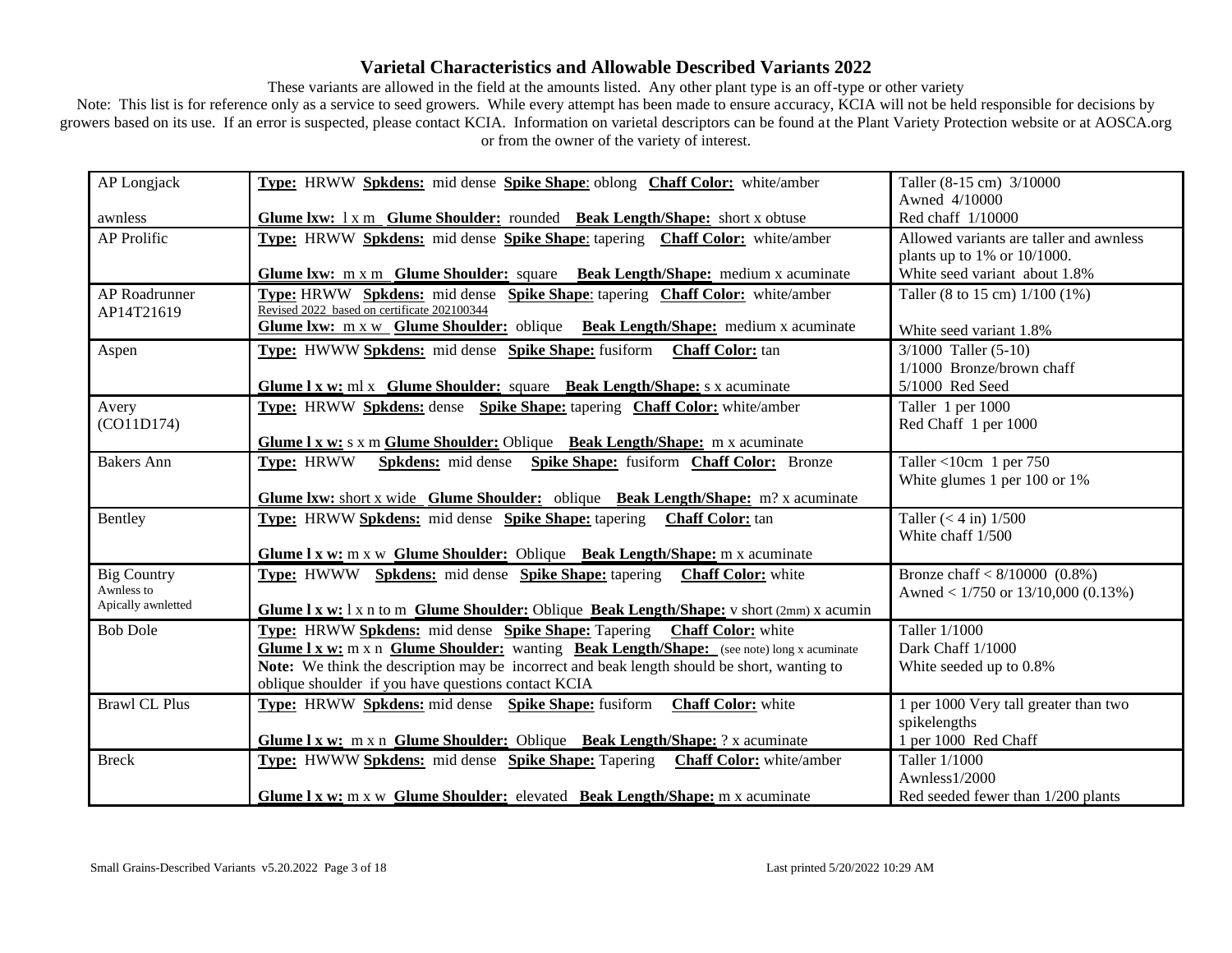These variants are allowed in the field at the amounts listed. Any other plant type is an off-type or other variety

| <b>Buckhorn AX</b>  | Type: HRWW<br><b>Spkdens:</b> lax <b>Spike Shape:</b> Tapering <b>Chaff Color:</b> white                  | Taller 1 per 1000 (2 spike lengths)     |
|---------------------|-----------------------------------------------------------------------------------------------------------|-----------------------------------------|
|                     |                                                                                                           | Red or Bronze glumes 1 per 1000         |
|                     | Glume 1 x w: 1 x n Glume Shoulder: wanting Beak Length/Shape: ? x acuminate                               | Awnless 1 per 1000                      |
|                     |                                                                                                           | White seed 0.75%                        |
| <b>Butlers Gold</b> | Type: HRWW Spkdens: lax Spike Shape: tapering<br><b>Chaff Color:</b> tan                                  | White chaff $< 1/1000 (0.1\%)$          |
|                     | $\sim$ 9mm x $\sim$ 4mm                                                                                   |                                         |
|                     | <b>Glume 1 x w:</b> 1 x w <b>Glume Shoulder:</b> Square <b>Beak Length/Shape:</b> med $(5mn)$ x acuminate |                                         |
| <b>Byrd</b>         | <b>Type:</b> HRWW Spkdens: mid dense Spike Shape: fusiform<br><b>Chaff Color:</b> white                   | 1/1000 tall (two spike lengths or more) |
|                     |                                                                                                           | $1/1000$ red chaff                      |
|                     | Glume I x w: m x n Glume Shoulder: Oblique Beak Length/Shape: ? x acuminate                               |                                         |
| Byrd CL+            | Type: HRWW Spkdens: mid dense Spike Shape: tapering Chaff Color: white/amber                              | Taller 1/1000                           |
|                     |                                                                                                           | Brown glumes 1/1000                     |
|                     | Glume 1 x w: m x n Glume Shoulder: rounded Beak Length/Shape: m x acuminate                               | <b>Awnless 1/1000</b>                   |
|                     |                                                                                                           | White seeded 1/200                      |
| Canvas (CSU)        | Type: HRWW Spkdens: mid dense Spike Shape: tapering<br><b>Chaff Color:</b> white/amber                    | Taller 1/1000                           |
|                     |                                                                                                           | Brown glumes 1/1000                     |
|                     | Glume I x w: m x n Glume Shoulder: rounded Beak Length/Shape: m x acuminate                               | <b>Awnless 1/1000</b>                   |
|                     |                                                                                                           | White seeded 1/200                      |
| Crescent AX         | Type: HRWW Spkdens: mid dense Spike Shape: tapering Chaff Color: white/amber                              | Taller 1/1000                           |
|                     |                                                                                                           | Brown glumes 1/1000                     |
| Aka CO14A050        | Glume I x w: m x n Glume Shoulder: rounded Beak Length/Shape: med x acuminate                             | <b>Awnless 1/1000</b>                   |
|                     |                                                                                                           | White seeded 1/200                      |
| CO14A070            | Type: HRWW Spkdens: mid dense Spike Shape: tapering<br><b>Chaff Color:</b> white/amber                    | Taller 1/1000                           |
|                     |                                                                                                           | Brown glumes 1/1000                     |
|                     | Glume I x w: m x n Glume Shoulder: rounded Beak Length/Shape: m x acuminate                               | Awnless 1/1000                          |
|                     |                                                                                                           | White seeded 1/200                      |
| CO14AX136-135       | Type: HRWW Spkdens: mid dense Spike Shape: tapering<br><b>Chaff Color:</b> white/amber                    | Taller 1/1000                           |
|                     |                                                                                                           | Brown glumes 1/1000                     |
|                     | Glume 1 x w: m x m Glume Shoulder: rounded Beak Length/Shape: s x acuminate                               | Awnless 1/1000                          |
|                     |                                                                                                           | White seeded 1/200                      |
| <b>CP7017 AX</b>    | Type: HRWW<br><b>Spkdens:</b> lax <b>Spike Shape:</b> Tapering<br><b>Chaff Color:</b> white               | Taller 1/1000 up to 2 spike lengths     |
|                     |                                                                                                           | Red or Bronze glumes 1/1000             |
|                     | <b>Glume 1 x w:</b> m x w Glume Shoulder: oblique Beak Length/Shape: ? x acuminate                        | Awnless or awnletted 1/1000             |
|                     |                                                                                                           | White seeded 0.75%                      |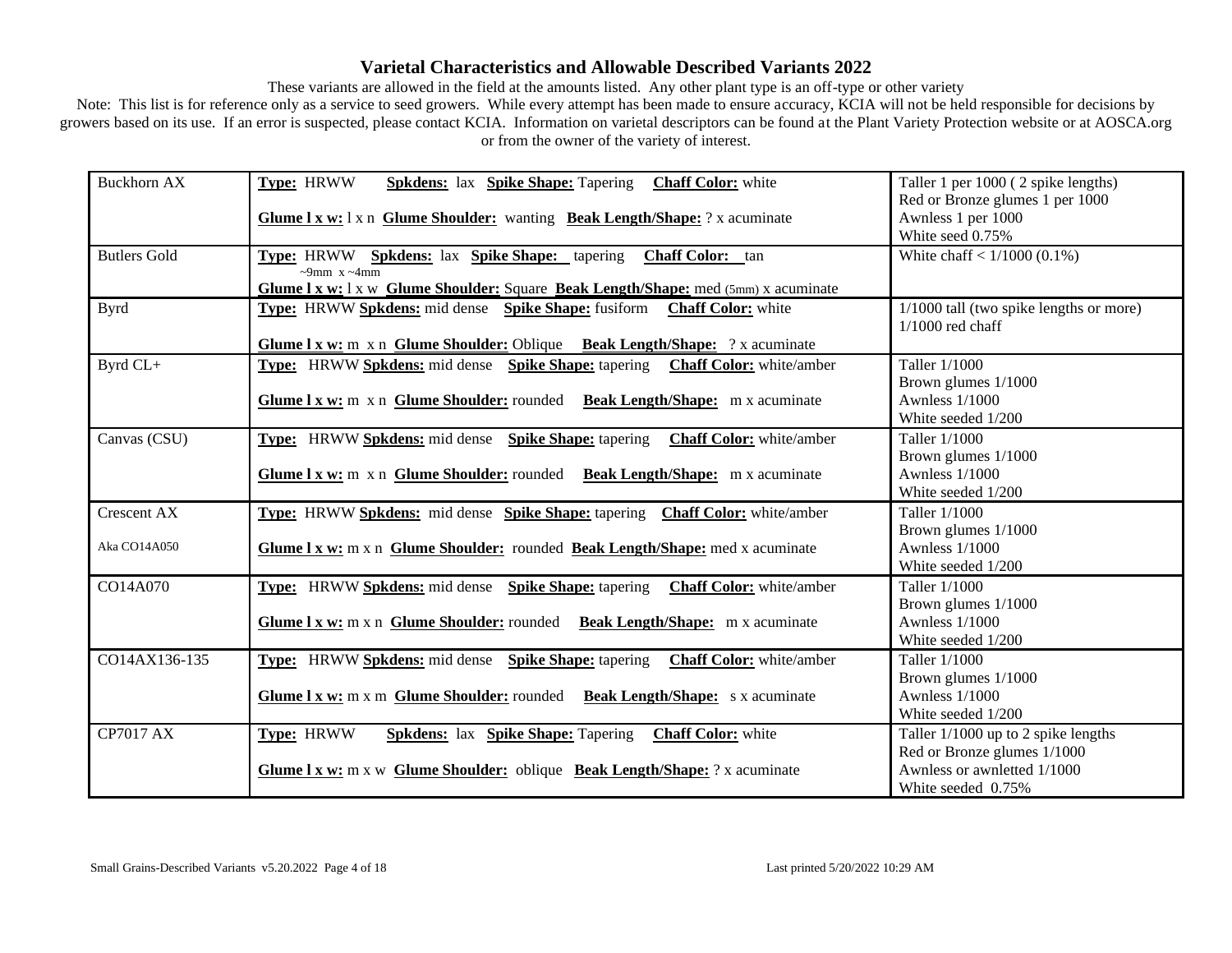These variants are allowed in the field at the amounts listed. Any other plant type is an off-type or other variety

| <b>CP7050 AX</b>                       | Type: HRWW<br><b>Spkdens:</b> lax <b>Spike Shape:</b> Tapering<br><b>Chaff Color:</b> white                                                                                                                                                                                                     | Taller 1/1000 up to 2 spike lengths                                                                               |
|----------------------------------------|-------------------------------------------------------------------------------------------------------------------------------------------------------------------------------------------------------------------------------------------------------------------------------------------------|-------------------------------------------------------------------------------------------------------------------|
|                                        | Glume I x w: m x m Glume Shoulder: oblique Beak Length/Shape: ? x acuminate                                                                                                                                                                                                                     | Red or Bronze glumes 1/1000<br>Awnless or awnletted 1/1000<br>White seeded 0.75%                                  |
| CP7909                                 |                                                                                                                                                                                                                                                                                                 |                                                                                                                   |
| Danby                                  | Type: HWWW Spkdens: mid dense Spike Shape: fusiform<br><b>Chaff Color:</b> white<br><b>Glume 1 x w:</b> ml x ? <b>Glume Shoulder:</b> rounded <b>Beak Length/Shape:</b> m 2-4mm x acuminate                                                                                                     | 1/1000 Slightly taller<br>$1/1000$ Brown chaff<br>1/200 Red seeded                                                |
| Doublestop CL+                         | <b>Type:</b> HRWW <b>Spkdens:</b> mid dense <b>Spike Shape:</b> Oblong<br>Chaff Color: bronze*<br>* Updated by OSU 6/16/14<br><b>Glume 1 x w:</b> 1 x w Glume Shoulder: wanting Beak Length/Shape: ? x acuminate                                                                                | $1/200$ Taller (>5 inches) below okay<br>1/250 White glume                                                        |
| Everest                                | Type: HRWW Spkdens: mid dense Spike Shape: f usiform Chaff Color: tan<br>Glume 1 x w: m x n Glume Shoulder: elevated Beak Length/Shape: med x acuminate                                                                                                                                         | 1/1000 Taller, may or may not<br>have wanting to oblique<br>shoulders, short to medium beak<br>$1/1000$ red chaff |
| Fredro Triticale                       | Type: Triticale Height: mid-tall Spkden: mid-dense Spike Shape: oblong<br>Spike awnedness: awnless; Neck shape: ? Neck hairiness: ? Glume Pubescence: hairless<br>Glume color: white Glume I x w: mid-long, mid-wide, Glume color: white<br>Glume shoulder: oblique Glume beak shape: acuminate | No variants noted beyond<br>normal environmental<br>differences                                                   |
| Gainer 154<br>Pvp 946802617            | Type: Triticale Spkdens: mid-dense Spike Shape: fusiform Spike awnedness: Awned<br><b>Neck shape:</b> wavy Neck hairiness: Heavy Glume Pubescence: slightly pubescent<br>Glume Color: yellow Glume I x w: ml x mw Glume Shoulder: wanting<br>Glume Beak shape: obtuse                           | Taller 1/1000                                                                                                     |
| Gallagher                              | Type: HRWW Spkdens: mid dense Spike Shape: fusiform<br><b>Chaff Color:</b> tan<br>Glume 1 x w: m x n Glume Shoulder: Oblique Beak Length/Shape: ? x acuminate                                                                                                                                   | $1/500$ Taller (>6in) later (3 days)<br>$1/1000$ Bronze glume                                                     |
| GB206 QA<br>K1202SRW Brand<br>6PLKV03B | Type: SRW Spkdens: dense Spike Shape: tapering Chaff Color: tan<br>JoMar JM 1521 shoulder shape and beak length not stated<br>Glume I x w: ? x ? Glume Shoulder: ? Beak Length/Shape: ? x acuminate                                                                                             | Taller 1/100 (1.0%)<br>Awnless1/100 (1.0%)                                                                        |
| GB208 QA<br>K1203SRW Brand<br>6PJRS71B | Type: SRW Spkdens: mid dense Spike Shape: tapering Chaff Color: tan<br>JoMar JM 1529 glume width, and beak length not stated<br>Glume I x w: s x ? Glume Shoulder: oblique Beak Length/Shape: ? x acuminate                                                                                     | Taller 1/100 (1.0%)<br>Awnless1/100 (1.0%)                                                                        |
| Goliath                                | Type: OATS HEAD: panicle shape intermediate, size medium, width mid broad<br>Glumes: width 8 mm, length 19mm, no. of veins 9, color striped<br>Lemma: length 12 mm, color white, dorsal surface hairless                                                                                        | None listed                                                                                                       |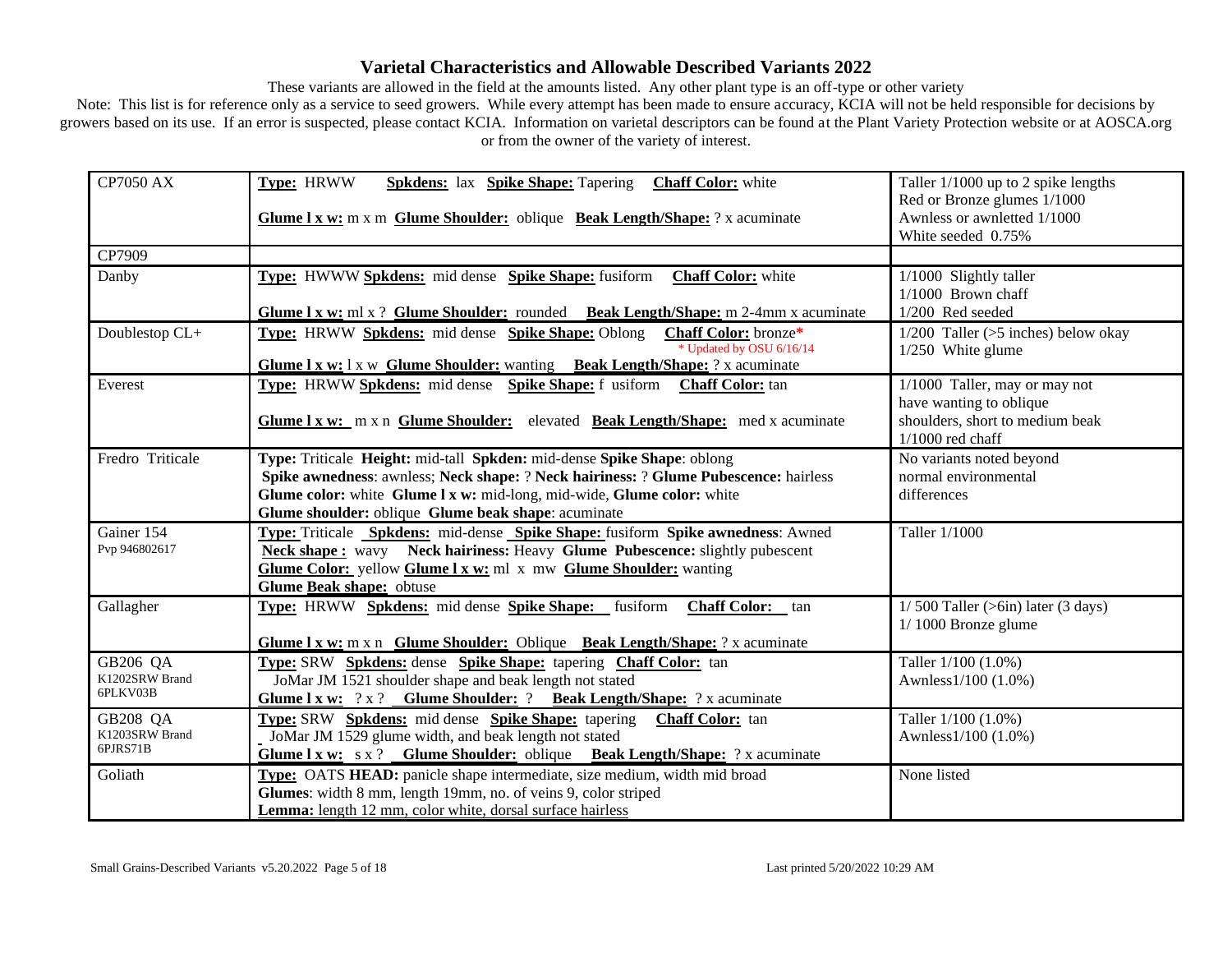These variants are allowed in the field at the amounts listed. Any other plant type is an off-type or other variety

| Green Hammer                 | Type: HRWW Spkdens: mid dense Spike Shape: fusiform Chaff Color: bronze                                                                                                                                                                          | Taller <10cm 2 per 1000                                                                       |
|------------------------------|--------------------------------------------------------------------------------------------------------------------------------------------------------------------------------------------------------------------------------------------------|-----------------------------------------------------------------------------------------------|
|                              |                                                                                                                                                                                                                                                  | White glume color 5 per 1000                                                                  |
|                              | <b>Glume 1 x w:</b> m x m <b>Glume Shoulder:</b> square <b>Beak Length/Shape:</b> m? x acuminate                                                                                                                                                 |                                                                                               |
| Gunner field peas            | Field Pea Gunner is a semi-leafless upright, white flowered, yellow cotyledon dry pea. Gunner has<br>smooth round small seed.                                                                                                                    | None provided                                                                                 |
| Guardian                     | <b>Type:</b> HRWW Spkdens: mid dense Spike Shape: fusiform Chaff Color: white/amber                                                                                                                                                              | Taller $>$ one spike length $1/1000$<br>Brown glumes 1/1000                                   |
|                              | Glume Ixw: m x n Glume Shoulder: rounded Beak Length/Shape: med x acuminate                                                                                                                                                                      | <b>Awnless 1/1000</b><br>White seed 0.5%                                                      |
| Hayden                       | Type: OATS HEAD: panicle shape equilateral, size medium, width mid broad                                                                                                                                                                         | Taller 25/10000                                                                               |
|                              | Glumes: width 5 mm, length 20mm, no. of veins 9, color striped<br>Lemma: length 15 mm, color white, dorsal surface hairless                                                                                                                      |                                                                                               |
| <b>HG</b> Force              | See description for 122016W                                                                                                                                                                                                                      |                                                                                               |
| <b>High Country</b>          | Type: HRWW Spkdens: mid dense Spike Shape: tapering Chaff Color: white/amber                                                                                                                                                                     | Taller (15-20cm) 4/10,000<br>Awnless 1/10,000                                                 |
|                              | <b>Glume 1 x w:</b> m x m <b>Glume Shoulder:</b> oblique <b>Beak Length/Shape:</b> long x acuminate                                                                                                                                              | Red chaff 3/10,000<br>Up to 1.8% white seed variant                                           |
| 6452018                      | <b>Type:</b> HRWW <b>Spkdens:</b> lax <b>Spike Shape:</b> tapering<br><b>Chaff Color:</b> white                                                                                                                                                  | Taller (15-20cm) 10 per 10,000<br>Awnless 10 per 10,000                                       |
| $(10-0887)$                  | Glume 1 x w: 1 x n Glume Shoulder: apiculate<br><b>Beak Length/Shape:</b> long x acuminate                                                                                                                                                       | Bronze head 10 per 10,000<br>Up to 0.50% white seed variant                                   |
| Jagger                       | Type: HRWW Spkdens: 1 Spike Shape: Oblong<br><b>Chaff Color:</b> brown                                                                                                                                                                           | 50/5,000 Blue-green<br>5/5000 White to tan glumes                                             |
|                              | Glume I x w: 1 x W Glume Shoulder: r-s<br><b>Beak Length/Shape:</b> med x acuminate                                                                                                                                                              | 5/5000 Talls<br>$1/10,000$ Red glumes &/or later                                              |
| Oats<br>Jerry                | Tall. Culms and leaf margins glabrous (without hair); ligules present; Equilateral panicle with<br>ascending branches; mid-long lemmas are glabrous and without basal hairs; second-floret rachilla<br>segments glabrous and mid-long.           |                                                                                               |
| Joe<br>Formerly KS11HW39-5-4 | Type: HWWW Spkdens: mid dense Spike Shape: tapering Chaff Color: tan<br>Revised for 2021 based on Mar. 2020 AOSCA Small Grain Review Board<br><b>Glume 1 x w:</b> m x m <b>Glume Shoulder:</b> oblique <b>Beak Length/Shape:</b> med x acuminate | $1/1000$ taller<br>White or dark chaff 5/1000<br>Up to $0.3\%$ red seed (amended $9/4/2018$ ) |
| <b>KanMark</b>               | Type: HRWW Spkdens: mid dense Spike Shape: Oblong Chaff Color: white                                                                                                                                                                             | 1/1000 tall<br>$1/1000$ dark chaff                                                            |
|                              | Glume 1 x w: m x m Glume Shoulder: square Beak Length/Shape: med x acuminate                                                                                                                                                                     |                                                                                               |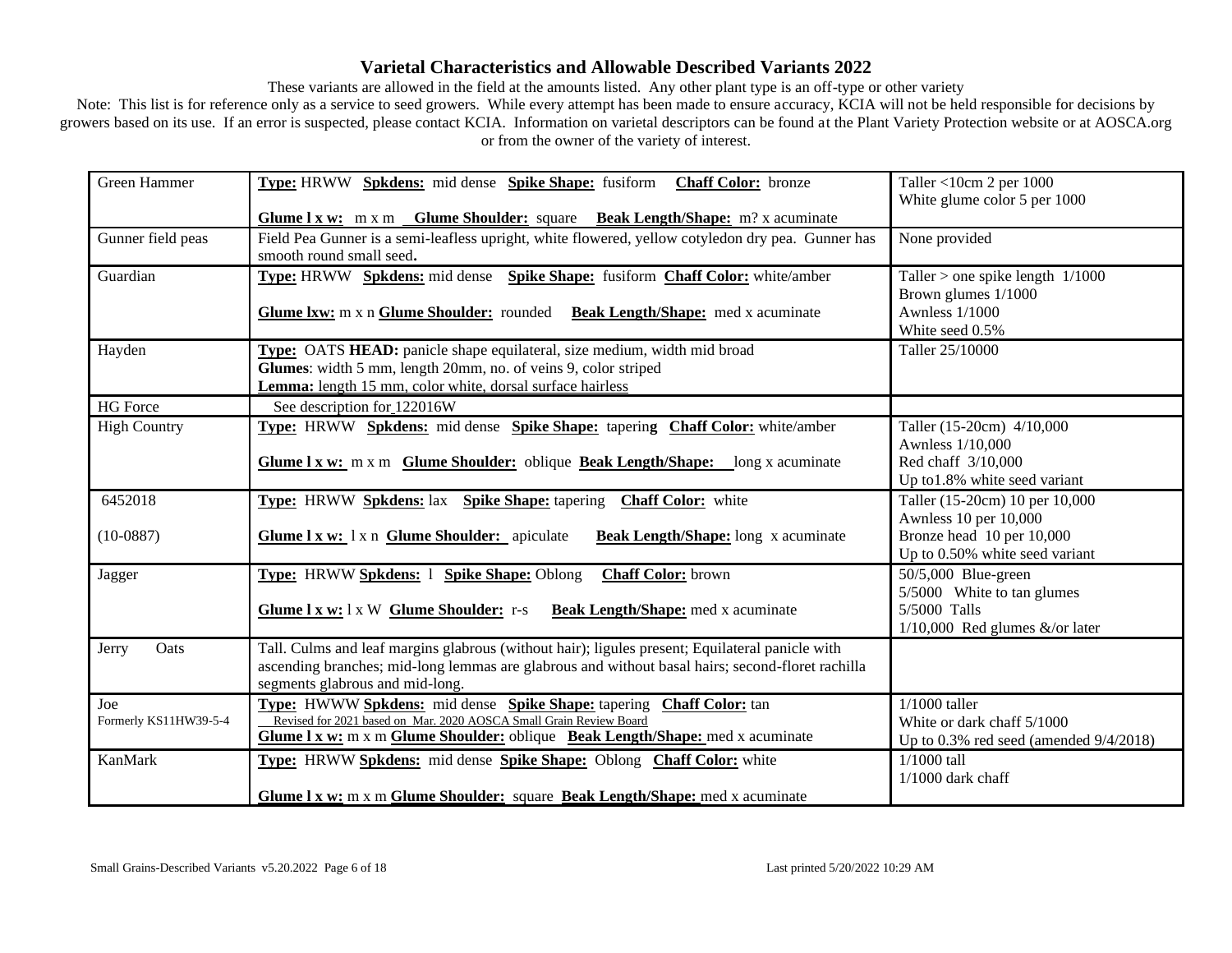These variants are allowed in the field at the amounts listed. Any other plant type is an off-type or other variety

| Karl 92               | Type: HRWW Spkdens: mid dense Spike Shape: ob-fus Chaff Color: white                                                                                     | Slightly taller                      |
|-----------------------|----------------------------------------------------------------------------------------------------------------------------------------------------------|--------------------------------------|
|                       |                                                                                                                                                          | Slightly darker                      |
|                       | <b>Glume Ixw:</b> ml x n-mw <b>Glume Shoulder:</b> r-s <b>Beak Length/Shape:</b> 4-9mm x acum                                                            | Slightly later                       |
|                       |                                                                                                                                                          | Total 1/10,000                       |
| Kona                  | Spring Oat; erect juvenile growth; medium stem diameter; drooping, light green leaf; ligule present;                                                     | May be some frequency of awned first |
|                       | panicle shape equilateral; panicle size medium with mid-broad width; avg 2.0 florets/spikelet;                                                           | floret                               |
|                       | lemma color white; awn first floret is absent;                                                                                                           |                                      |
| <b>KS</b> Ahearn      | Type: HRWW Spkdens: dense Spike Shape: oblong Chaff Color: white/amber                                                                                   | Taller 1/1000 (0.1%)                 |
| KS12DH0156-88         |                                                                                                                                                          | Dark chaff 1/1000 (0.1%)             |
|                       | Glume I x w: 1 x w Glume Shoulder: square Beak Length/Shape: short x acuminate                                                                           | White seeded plants (0.8%)           |
| <b>KS Big Bow</b>     | Type: HWW Spkdens: mid dense Spike Shape: tapering Chaff Color: white/amber                                                                              | Taller $\langle 1/100 (1.0\%)$       |
| Aka KS18HW106-4       |                                                                                                                                                          |                                      |
|                       | Glume I x w: 1 x m Glume Shoulder: square Beak Length/Shape: medium x acuminate                                                                          | red seeded plants $(1.0\%)$          |
| KS14H180-4-6          | <b>Type:</b> HRWW Spkdens: mid dense Spike Shape: tapering Chaff Color: white/amber                                                                      | Taller 1/100                         |
|                       |                                                                                                                                                          |                                      |
|                       | Glume 1 x w: m x n Glume Shoulder: oblique Beak Length/Shape: med x acuminate                                                                            | White seeded plants $< 1/1000$       |
| <b>KS Dallas</b>      | Type: HRWW Spkdens: mid dense Spike Shape: tapering Chaff Color: White/Amber                                                                             | Slightly taller 1 per 100            |
|                       |                                                                                                                                                          |                                      |
|                       | <b>Glume Shoulder:</b><br>Glume $l x w: l x n$<br><b>Beak Length/Shape:</b><br>oblique<br>m x acuminate                                                  | 0.1% white seed                      |
| <b>KS</b> Hamilton    | Type: HRWW<br><b>Spkdens:</b> lax <b>Spike Shape:</b><br>Chaff Color: White/Amber<br>tapering                                                            | Taller < $1/100$ (1%)                |
| Formerly KS15H137-2-2 |                                                                                                                                                          |                                      |
|                       | Glume I x w: m x m Glume Shoulder: elevated Beak Length/Shape: m x acuminate                                                                             | White seeded $< 5/1000 (0.5\%)$      |
| <b>KS</b> Hatchett    | Type: HRWW Spkdens: mid dense Spike Shape: tapering Chaff Color: White                                                                                   | Taller 1/1000                        |
| Aka KS090049K-8       | Beak length officially short 2021 foundation field observation s to med.<br>Glume 1 x w: m x m Glume Shoulder: elevated Beak Length/Shape: s x acuminate | Dark chaff 1/1000                    |
|                       |                                                                                                                                                          | White seed up to 0.8%                |
| <b>KS</b> Providence  | <b>Type:</b> HRWW <b>Spkdens:</b> mid dence<br><b>Spike Shape:</b> tapering<br><b>Chaff Color:</b> white/amber                                           | Taller 1/1000                        |
| Aka KS13DH0041-35     |                                                                                                                                                          | Dark chaff 1/1000                    |
|                       | Glume I x w: 1 x med Glume Shoulder: elevated Beak Length/Shape: s x acuminate                                                                           | White seed up to 0.8%                |
| KS Silverado          | <b>Type: HWWW</b><br><b>Spkdens:</b> mid dense <b>Spike Shape:</b><br><b>Chaff Color:</b><br>white/amber<br>tapering                                     | Slightly taller 1 per 100            |
|                       |                                                                                                                                                          | Red seed 2%                          |
|                       | <b>Glume Shoulder:</b> square<br><b>Beak Length/Shape:</b><br>Glume $l x w: m x m$<br>m x acuminate                                                      |                                      |
| <b>KS</b> Territory   | Type: HRWW Spkdens: mid dense Spike Shape: tapering Chaff Color: white/amber                                                                             | Taller < $1/100$ (1.0%)              |
| Aka KS18H111-3        |                                                                                                                                                          |                                      |
|                       | Glume I x w: 1 x n Glume Shoulder: Oblique Beak Length/Shape: long x acuminate                                                                           | White seeds < $3/1000$ (0.3%)        |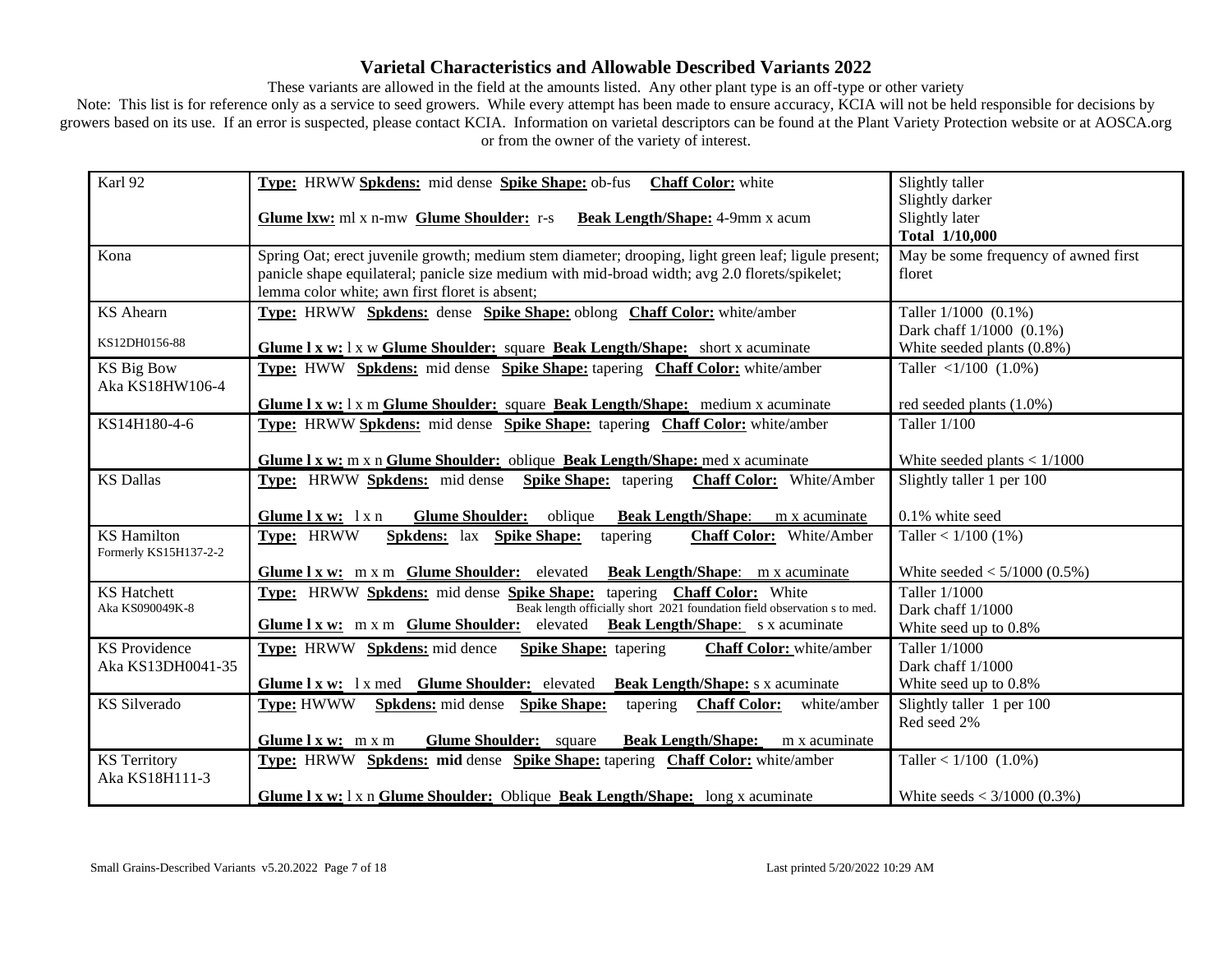These variants are allowed in the field at the amounts listed. Any other plant type is an off-type or other variety

| KS Venada              | Type: HWWW Spkdens: mid dense Spike Shape: tapering Chaff Color: white/amber                                                                                            | Taller 1/100                                                |
|------------------------|-------------------------------------------------------------------------------------------------------------------------------------------------------------------------|-------------------------------------------------------------|
| aka KS13HW92-3         |                                                                                                                                                                         | red seeded plants $< 2/100$                                 |
|                        | Glume 1 x w: 1 x m Glume Shoulder: oblique Beak Length/Shape: 1 x acuminate                                                                                             |                                                             |
| <b>KS Western Star</b> | Type: HRWW<br><b>Spkdens:</b> mid dense<br><b>Spike Shape:</b><br>fusiform<br><b>Chaff Color:</b>                                                                       | Slightly taller 1 per 100                                   |
|                        | white/amber                                                                                                                                                             |                                                             |
|                        |                                                                                                                                                                         | White seed 0.1%                                             |
|                        | Glume 1 x w: 1 x n<br>Glume Shoulder: oblique<br>Beak Length/Shape: m x acuminate                                                                                       |                                                             |
| Langin                 | Type: HRWW Spkdens: mid dense Spike Shape: tapering Chaff Color: white                                                                                                  | Taller 1/1000                                               |
|                        |                                                                                                                                                                         | Red chaff 1/1000                                            |
|                        | Glume 1 x w: m x m Glume Shoulder: Oblique Beak Length/Shape: med x acuminate                                                                                           | White seed fewer than 1/200                                 |
| Larned                 | Type: HRWW Spkdens: mid dense Spike Shape: fusiform Chaff Color: white                                                                                                  |                                                             |
|                        | Glume 1 x w; m x n Glume Shoulder: rounded Beak Length/Shape: short x acuminate                                                                                         |                                                             |
| Larry                  | Type: HRWW Spkdens: mid dense Spike Shape: Oblong Chaff Color: white                                                                                                    | Taller 1/1000                                               |
|                        |                                                                                                                                                                         | Dark chaff 1/1000                                           |
|                        | Glume 1 x w: m x m Glume Shoulder: elevated Beak Length/Shape: long x acuminate                                                                                         |                                                             |
| <b>LCS</b> Atomic AX   | Type: HRWW Spkdens: lax Spike Shape: tapering Chaff Color: white                                                                                                        | 1 per 1000 taller up to 2 spike lengths                     |
|                        |                                                                                                                                                                         | 1 per 1000 red or bronze glumes                             |
|                        | Glume m x n: Glume Shoulder: rounded Beak Length/Shape: ?/accuminate                                                                                                    | 1 per 1000 awnless or awnletted                             |
|                        |                                                                                                                                                                         | Up to .75% white seeds                                      |
| <b>LCS</b> Avenger     | Type: HRWW Spkdens: mid dense Spike Shape: tapering Chaff Color: white                                                                                                  | Taller by 3 spike lengths 1/100                             |
|                        |                                                                                                                                                                         | Red or bronze chaff 1/1000                                  |
|                        | Glume 1 x w: 1 x m Glume Shoulder: oblique Beak Length/Shape: med x acuminate                                                                                           | Awnless 1/10,000                                            |
|                        |                                                                                                                                                                         | White seed up to 3%                                         |
| LCS Bar                | <b>Type:</b> Triticale <b>Spkdens:</b> mid dense <b>Spike Shape:</b> oblong <b>Spike awnedness</b> : medium length                                                      | Taller<br>Awnless                                           |
|                        | awns Chaff Color: tan Neck shape : wavy Neck hairiness: hairy Glume pubescence:<br>slightly Glume I x w: 1 x w Glume Shoulder: wanting Glume Beak shape: acuminate      | Total variants less than 20/1000                            |
|                        |                                                                                                                                                                         |                                                             |
| LCS Calypso            | <b>Type:</b> 2 row Barley Spkdens: erect(dense) Spike Shape: strap slightly waxy<br>Head: Slightly waxy; Glume Awns: equal to length of glumes; awn surface semi-smooth | Taller up to 8 inches 1/1000<br>Later-drooping heads 1/1000 |
|                        | Glume: 1/2 length of lemma; no hair Lemma awns: longer than length of spike                                                                                             |                                                             |
|                        | <b>Lemma:</b> Numerous teeth; hair present; shape of base slight crease; rachilla hairs long.                                                                           |                                                             |
|                        | <b>Shape of neck: Snaky</b>                                                                                                                                             |                                                             |
| <b>LCS</b> Chrome      | Type: HRWW Spkdens: mid dense Spike Shape: oblong Chaff Color: tan                                                                                                      | Awnless 2/1000                                              |
|                        |                                                                                                                                                                         | Taller (up to three spike lengths) 5/1000                   |
|                        | Glume 1 x w: 1 x n Glume Shoulder: wanting Beak Length/Shape: medium / acuminate                                                                                        | White chaff 1/1000                                          |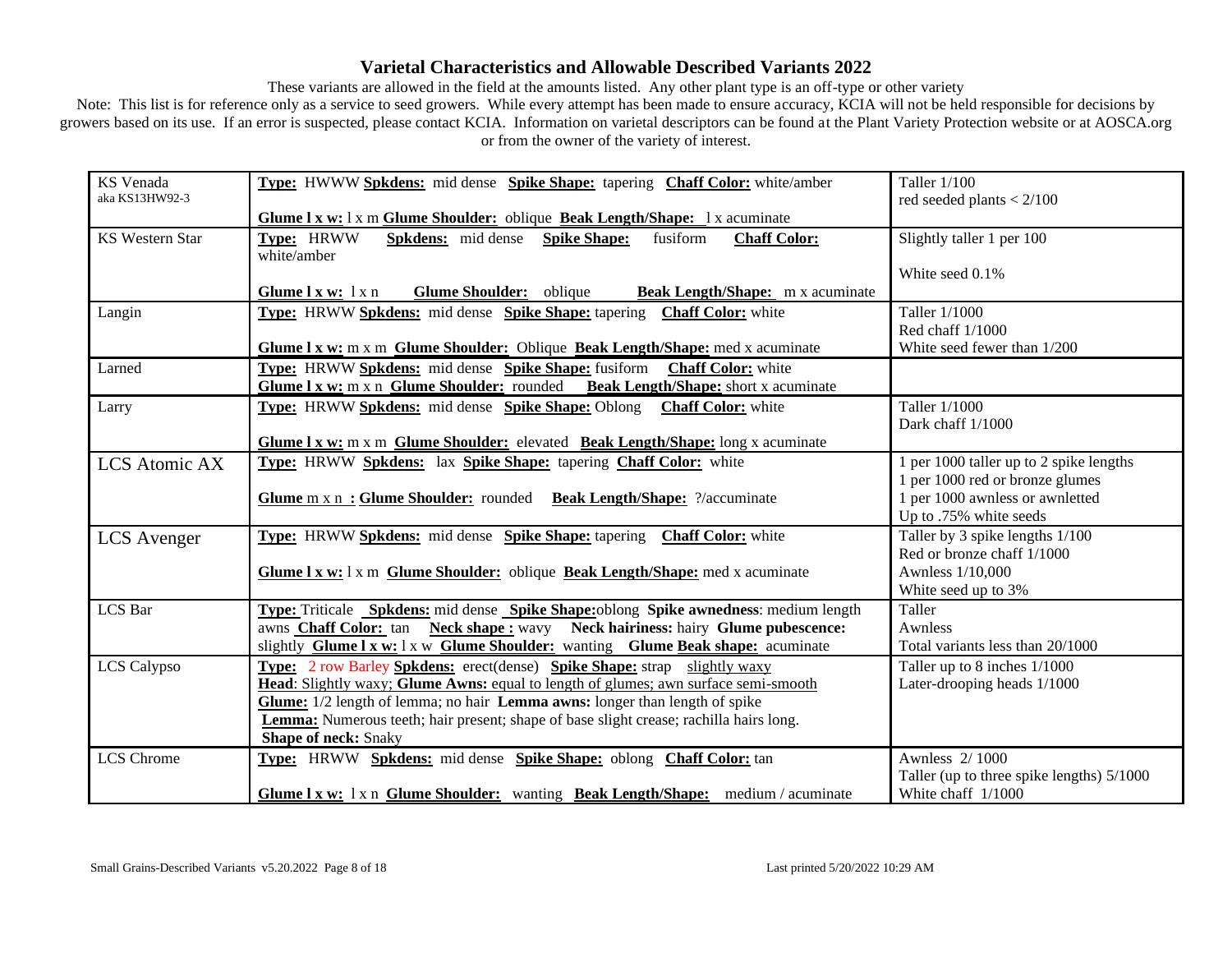These variants are allowed in the field at the amounts listed. Any other plant type is an off-type or other variety

Note: This list is for reference only as a service to seed growers. While every attempt has been made to ensure accuracy, KCIA will not be held responsible for decisions by growers based on its use. If an error is suspected, please contact KCIA. Information on varietal descriptors can be found at the Plant Variety Protection website or at AOSCA.org or from the owner of the variety of interest.

| <b>LCS Fusion AX</b> | Type: HRWW Spkdens: mid dense Spike Shape: tapering Chaff Color: white                                  | Taller by 3 spike lengths 1/1000           |
|----------------------|---------------------------------------------------------------------------------------------------------|--------------------------------------------|
|                      |                                                                                                         | Red chaff $1/1000$                         |
|                      | Glume I x w: m x n Glume Shoulder: rounded Beak Length/Shape: med x acuminate                           | <b>Awnless 1/2000</b>                      |
| LCS Galloway AX      | Type: HRWW Spkdens: lax Spike Shape: tapering Chaff Color: white                                        | Taller by 2 spike lengths 1/1000           |
|                      |                                                                                                         | Red or bronze chaff 1/1000                 |
|                      | Glume 1 x w: 1 x m Glume Shoulder: elevated Beak Length/Shape: medium x acuminate                       | <b>Awnless 1/1000</b>                      |
|                      | $\sim$ 9 mm x $\sim$ 3.5mm<br>$\sim 0.5$ cm                                                             | Up to 0.75% white grain                    |
| LCS Helix AX         | Type: HRWW Spkdens: lax Spike Shape: tapering Chaff Color: white                                        | Taller up to 2 spike lengths 1/1000        |
|                      | Beak length officially not stated, 2021 foundation field observation was med. to med. long 6-7 mm.      | Red or bronze chaff 1/1000                 |
|                      | Glume 1 x w: m x n Glume Shoulder: square Beak Length/Shape: med. 6-7mm x acuminate                     | Anwless or awnletted 1/1000                |
| LCS Julep            | Type: HRWW<br><b>Spkdens:</b> lax<br><b>Spike Shape:</b> tapering<br><b>Chaff Color:</b> white          | Taller to 3 spikelengths 1 per 1000        |
|                      |                                                                                                         | Red or Bronze 1 per 1000                   |
|                      | Beak length officially not stated, 2021 foundation field observation beak was med to med. long $+1$ cm. | Awnless 1 per 10,000                       |
|                      | Glume I x w: 1 x m Glume Shoulder: rounded Beak Length/Shape: med. + 1 cm x acuminate                   | 0.75% white grain                          |
| <b>LCS</b> Link      | Type: HRWW Spkdens: mid dense Spike Shape oblong Chaff Color: white                                     | 2 per 1000 Taller (up to 3 spikelengths)   |
|                      |                                                                                                         | $1/1000$ red/brown chaff, square/obliq     |
|                      | <b>Glume 1 x w:</b> m x m <b>Glume Shoulder:</b> wanting<br>Beak Length/Shape: medium/acuminate         | glumes                                     |
|                      |                                                                                                         | 1 per 1000 awnless                         |
|                      |                                                                                                         | May contain up to 3% white grain           |
| LCS Mint             | Type: HRWW Spkdens: mid dense<br><b>Spike Shape: oblong</b><br><b>Chaff Color:</b> white/amber          | 1 per 1000 brown glumes                    |
|                      |                                                                                                         | 1 per 1000 taller plants (two spikelengths |
|                      | <b>Glume 1 x w:</b> m x w <b>Glume Shoulder:</b> square <b>Beak Length/Shape:</b> med x acuminate       | above canopy)                              |
| <b>LCS Odessey</b>   | Awns strong anthocyanin (reddish) coloration of tips. Ear (head) parallel shape, medium dense,          | None listed                                |
| (spring type 2-row   | long awns, two rows. Awns are medium to long compared to ear.                                           |                                            |
| barley)              |                                                                                                         |                                            |
| <b>LCS Photon AX</b> | Type: HRWW<br>Chaff Color: white/amber<br>Spkdens: lax<br><b>Spike Shape:</b> tapering                  | Awnless/awnletted 1/1000                   |
|                      |                                                                                                         | Taller up to two spikes 1/1000             |
|                      | <b>Glume Shoulder:</b> elevated<br>Beak Length/Shape: vl x acuminate<br>Glume l x w: l x n              | Red or Bronze 1 per 1000                   |
|                      |                                                                                                         | White seed 0.75%                           |
| <b>LCS Pistol</b>    | <b>Type:</b> HRWW Spkdens: mid dense Spike Shape: tapering Chaff Color: white/amber                     | 1/1000 red/brown chaffed                   |
|                      |                                                                                                         | $1/1000$ awnless                           |
|                      | Glume 1 x w: m x m Glume Shoulder: rounded Beak Length/Shape: m x acuminate                             | 5/1000 taller (2 spikelengths above        |
|                      |                                                                                                         | canopy)                                    |
| <b>LCS</b> Revere    | Type: HRWW Spkdens: mid dense Spike Shape: Tapering Chaff Color: white                                  | Taller up to 3 spike lengths 1/1000        |
|                      |                                                                                                         | Red or bronze glumes 1/1000                |
|                      | <b>Glume 1 x w:</b> ml x w Glume Shoulder: oblique Beak Length/Shape:<br>med x acuminate                | <b>Awnless 1/10000</b>                     |
|                      |                                                                                                         | White seed up to 0.75%                     |

Small Grains-Described Variants v5.20.2022 Page 9 of 18 Last printed 5/20/2022 10:29 AM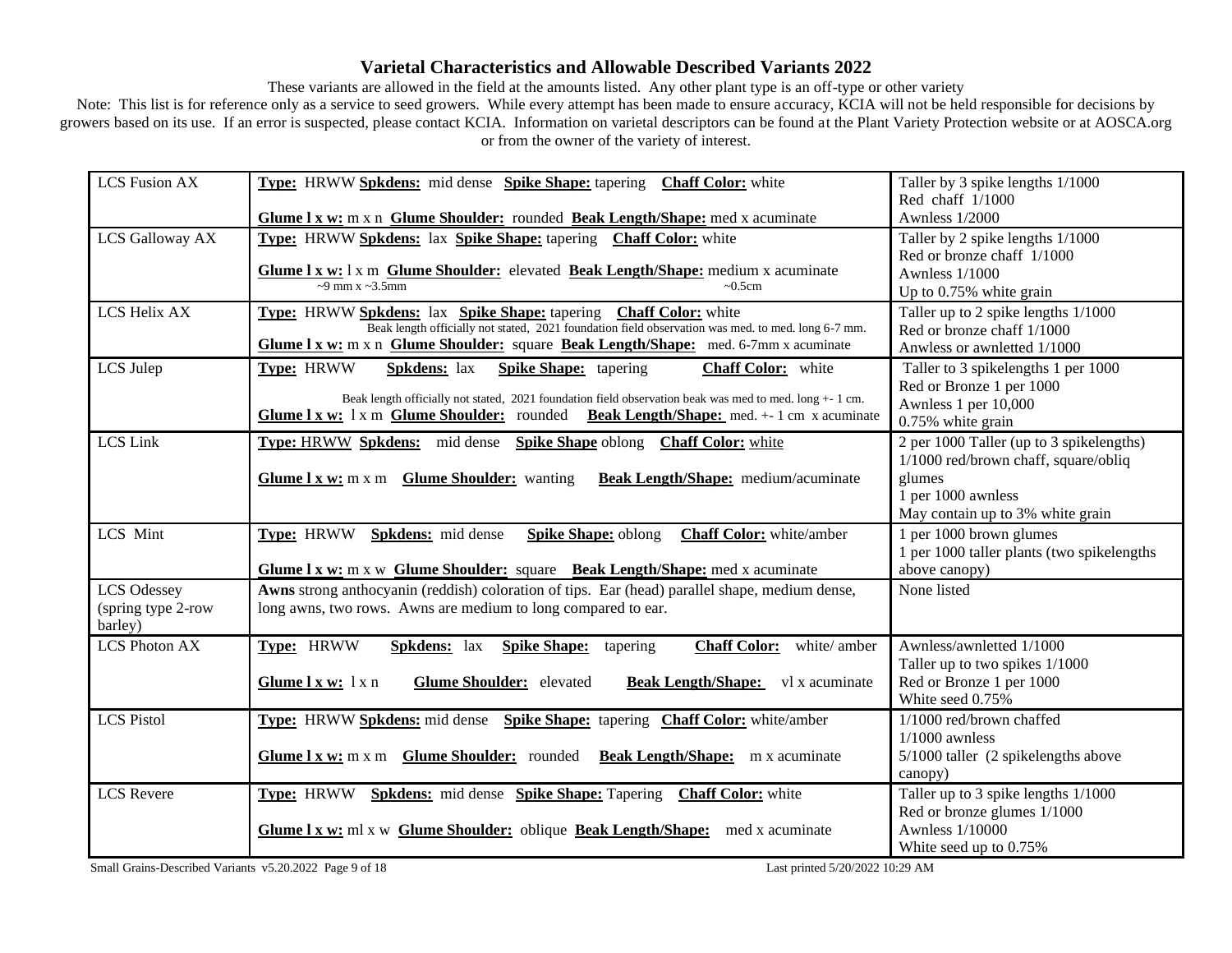These variants are allowed in the field at the amounts listed. Any other plant type is an off-type or other variety

| <b>LCS</b> Runner   | Type: HRWW Spkdens: lax Spike Shape: Tapering Chaff Color: white<br>Beak length not officially stated                                                | Taller up to 3 spike lengths 1/1000<br>Red or bronze glumes 1/1000 |
|---------------------|------------------------------------------------------------------------------------------------------------------------------------------------------|--------------------------------------------------------------------|
|                     | Glume 1 x w: m x m Glume Shoulder: rounded Beak Length/Shape: ? x acuminate                                                                          | Awnless 1/10000                                                    |
|                     |                                                                                                                                                      | White seed up to 0.75%                                             |
| <b>LCS</b> Steel AX | Type: HRWW Spkdens: mid dense Spike Shape: tapering<br><b>Chaff Color:</b><br>tan                                                                    | Taller up to 2 spike lengths above can opy 1/1000                  |
|                     | Beak length officially not stated, 2021 foundation field observation, shoulder also oblique to square, length med. to ml                             | White or red glumes 1/1000                                         |
|                     | Glume $l x w$ : m x m Glume Shoulder: oblique Beak Length/Shape: med. $+1$ cm x acuminate                                                            | Awnless or awnletted 1/1000                                        |
| <b>LCS</b> Valiant  | <b>Type:</b> HRWW Spkdens: mid dense Spike Shape: Tapering Chaff Color: white                                                                        | Taller by 10 cm 1/200                                              |
|                     | Glume 1 x w: m ~3-5mm X m ~8mm Glume Shoulder: oblique Beak Length/Shape: m (0.92cm) X acuminat                                                      | What is described as glume variants 1/100                          |
|                     | revised for 2021 based on PVP certificate 202000191                                                                                                  | No color or awn variants observed                                  |
| <b>LCS Violetta</b> | Two-row Barley straight, long, rough awns. White auricles                                                                                            |                                                                    |
| LCS White Lightning | Type: HWW Spkdens: mid dense Spike Shape: Tapering<br>Chaff Color: white                                                                             | Taller up to 3 spike lengths 1/1000                                |
| (LCH18-9027)        | Beak length not officially stated                                                                                                                    | Red or bronze glumes 1/1000                                        |
|                     | <b>Glume 1 x w:</b> 1 x w <b>Glume Shoulder:</b> square <b>Beak Length/Shape:</b> v. long $(-1.2 \text{ cm})$ x acuminate<br>$\sim$ 9mm X $\sim$ 4mm | Awnless 1/10,000                                                   |
|                     |                                                                                                                                                      | Red seed up to 0.75%                                               |
| <b>LCS Wizard</b>   | <b>Type:</b> HRWW Spkdens: mid dense Spike Shape: 0 to slightly fusiform Chaff Color: white                                                          | Awnless 1 per 1000                                                 |
|                     |                                                                                                                                                      | 5 per 1000 taller (up to three spike lengths)                      |
|                     | Glume I x w: 1 x n Glume Shoulder: oblique Beak Length/Shape: ?/ obtuse                                                                              |                                                                    |
| LCS Yeti            | Type: HWWW Spkdens: mid dense Spike Shape: tapering Chaff Color: bronze/tan                                                                          | Taller by 2 spike lengths 1/1000                                   |
|                     |                                                                                                                                                      | white chaff $1/1000$                                               |
| Lonerider           | <b>Glume 1 x w:</b> 1 x m Glume Shoulder: rounded Beak Length/Shape: v. long x acuminate                                                             | red seed up to 0.75%<br>Taller <10 cm $1/800$                      |
|                     | Type: HRWW Spkdens: mid dense Spike Shape: tapering Chaff Color: white                                                                               | Bronze chaff 1/500                                                 |
|                     | Glume I x w: m x m Glume Shoulder: rounded Beak Length/Shape: med x acuminate                                                                        |                                                                    |
| Long Branch         | Type: HRWW Spkdens: mid dense Spike Shape: tapering Chaff Color: white                                                                               | Awnless 2/1000                                                     |
|                     |                                                                                                                                                      | Taller (up to three spike lengths) 5/1000                          |
|                     | Glume I x w: s x m Glume Shoulder: elevated Beak Length/Shape: short / acuminate                                                                     | Red/brown chaff 2/1000                                             |
| MS Iceman           | Type: HRWW Spkdens: mid dense Spike Shape: tapering Chaff Color: white                                                                               | Awnless 1/10,000                                                   |
|                     | Beak Length/Shape: very long / acum.                                                                                                                 | Taller (up to three spike lengths) 1/1000                          |
|                     | Glume 1 x w: $1$ (~9mm) x n (~3.5mm) Glume Shoulder: elevated                                                                                        | Red/brown chaff 1/1000                                             |
| N104421             | <b>Type:</b> HRWW Spkdens: mid dense Spike Shape: fusiform<br><b>Chaff Color:</b> tan                                                                | Up to 2% (20/1000) taller (8-15cm) and/or                          |
|                     | <b>Glume 1 x w:</b> 1 x n Glume Shoulder: wanting Beak Length/Shape: ml x acuminate                                                                  | and longer beak, or bronze chaff                                   |
| Monarch white wheat | <b>Type:</b> HWWW Spkdens: mid dense Spike Shape: tapering Chaff Color: white/amber                                                                  | Taller 1/1000                                                      |
|                     |                                                                                                                                                      | Brown glumes 1/1000                                                |
|                     | Glume 1 x w: m x n Glume Shoulder: rounded Beak Length/Shape: m x acuminate                                                                          | Awnless 1/1000                                                     |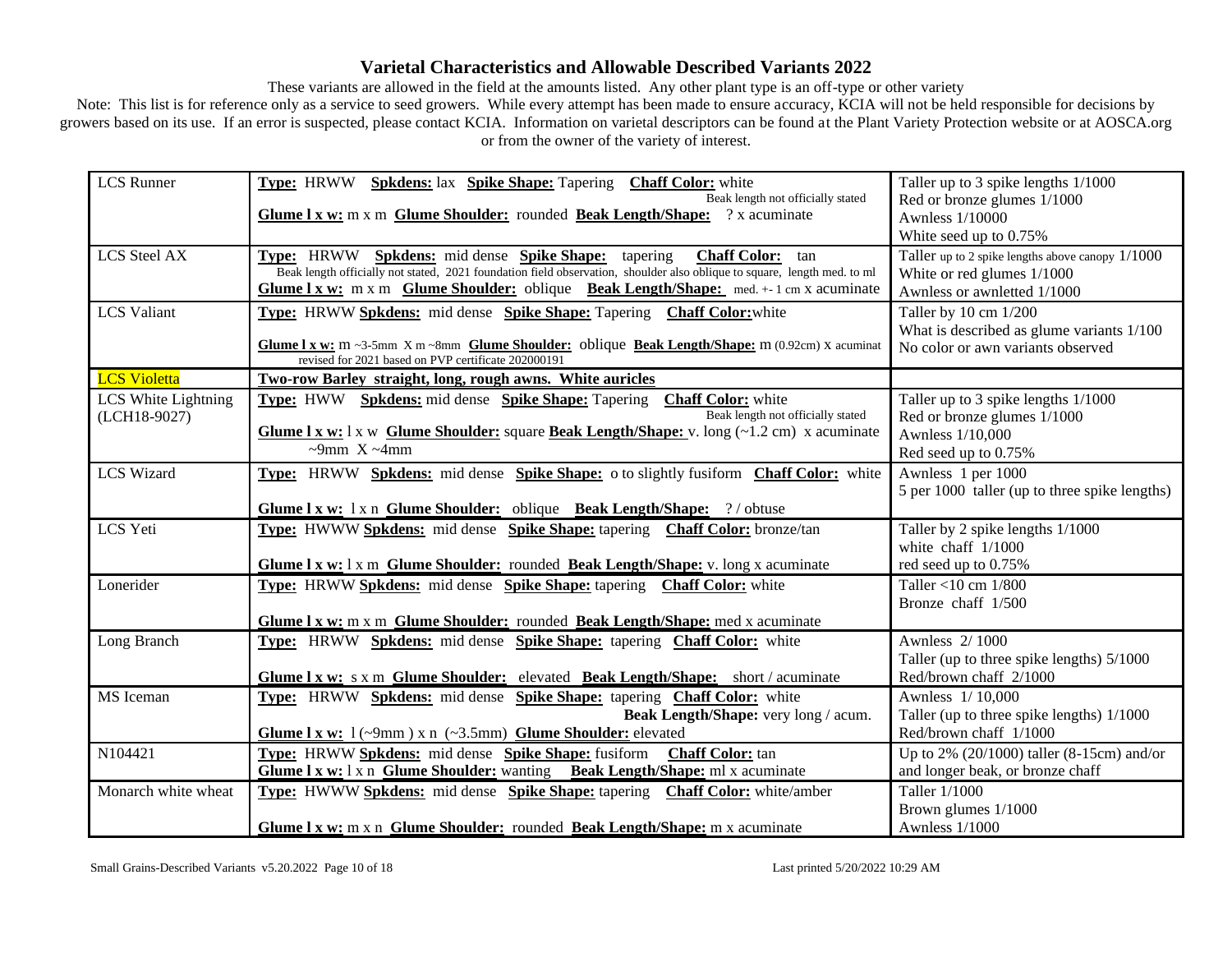These variants are allowed in the field at the amounts listed. Any other plant type is an off-type or other variety

| Natty (oats)                    | Type: OATS Spkdens: ? Spike Shape: equilateral Chaff Color: striped<br>Plant height: approx 106 cm; Lemma: 14 mm long, white, hairless                                                                                                                                                                                                                                                                                                                                                                                                                                                 | None listed                                                                                           |
|---------------------------------|----------------------------------------------------------------------------------------------------------------------------------------------------------------------------------------------------------------------------------------------------------------------------------------------------------------------------------------------------------------------------------------------------------------------------------------------------------------------------------------------------------------------------------------------------------------------------------------|-------------------------------------------------------------------------------------------------------|
|                                 | Glume I x w: 20x 6 mm Glume Shoulder: ? Beak Length/Shape: ?                                                                                                                                                                                                                                                                                                                                                                                                                                                                                                                           |                                                                                                       |
| <b>NE10589</b>                  | See variety descriptors Ruth                                                                                                                                                                                                                                                                                                                                                                                                                                                                                                                                                           |                                                                                                       |
| NE441T (triticale)              | Type: Triticale Spkdens: dense Spike Shape: Clavate Awned with Awn color: tan                                                                                                                                                                                                                                                                                                                                                                                                                                                                                                          | None listed                                                                                           |
|                                 | Glumes: pubescent, tan in color, long, mid-wide with wanting shoulders, Beak: accuminate                                                                                                                                                                                                                                                                                                                                                                                                                                                                                               |                                                                                                       |
| NE422T (Triticale)              | <b>Type:</b> Winter triticale <b>Description:</b> tall $\sim$ 148cm, color is green (as opposed to yellow-green or<br>blue-green), neck is non hairy and straight, no stem anthocyanin. Flag leaf not twisted, waxy bloom                                                                                                                                                                                                                                                                                                                                                              | Taller (10-20cm) 1/10,000<br>1/8000 Shorter (25-30cm) and later (3-4                                  |
| aka 422T<br>PVP cert. 200200153 | on leaf, leaf is re-curved (as opposed to upright, or drooping). Head is mid-dense, ~9.6cm long,<br>4mm wide and oblong, awned with tan awns. Glumes at maturity are pubescent, tan, mid long,                                                                                                                                                                                                                                                                                                                                                                                         | days)<br>Up to $1\%$ 10/10,000 variant plants are                                                     |
| Oakley CL                       | narrow with a wanting shoulder and acuminate beak.<br><b>Type: HRWW</b><br><b>Spkdens:</b> mid dense<br>Spike Shape: fusiform Chaff Color:<br>white                                                                                                                                                                                                                                                                                                                                                                                                                                    | allowed<br>Slightly taller 1 per 1000<br>Purple auricles 1 per 100<br>White-seeded plants 1 per 1000  |
|                                 | Glume I x w: med x med Glume Shoulder: Oblique Beak Length/Shape: med /acuminate                                                                                                                                                                                                                                                                                                                                                                                                                                                                                                       |                                                                                                       |
| OK Corral<br>Apically awnletted | Type: HRWW Spkdens: mid dense Spike Shape: tapering Chaff Color: white<br>Based on certificate 202000252.<br><b>Glume Ixw:</b> $s \sim 7 \text{mm}$ x w $\sim 4 \text{mm}$ <b>Glume Shoulder:</b> square <b>Beak Length/Shape:</b> v. short x acute                                                                                                                                                                                                                                                                                                                                    | $1/1000$ Taller (<10cm)<br>$1/750$ Awned (0.133%) approx. 1.3/1000                                    |
| Overland<br>aka<br>NE01643      | Type: Spkdens: mid dense Spike Shape: tapering to oblong Chaff Color: white<br>Glume 1 x w: 1 x n Glume Shoulder: narrow to midwide Beak Length/Shape: m x accum                                                                                                                                                                                                                                                                                                                                                                                                                       | Taller $(10-15cm)$ or<br>awnless and/or with red chaff<br>Up to 10/1000                               |
| Paradise                        | <b>Type:</b> HRWW Spkdens: lax Spike Shape: Tapering Chaff Color: tan (updated 2018)<br>Glume 1 x w: 1 x m Glume Shoulder: oblique Beak Length/Shape: medium x acute                                                                                                                                                                                                                                                                                                                                                                                                                   | Taller by 8 to 15 cm 10/1000 (1%)<br>White seed up to 1.8%<br>(chaff color updated to bronze 6/19/18) |
| Pennbar 66<br><b>Barley</b>     | Winter barley. Six-row barley; medium tall; head 10-15 cm above flag; straight neck; erect and<br>dense and compact head (spike); awns longer than length of glumes. Collar is closed; glume is $\frac{1}{2}$<br>length of lemma; glume is hairy; few teeth on margin (edge) of lemma.                                                                                                                                                                                                                                                                                                 | 5/1000 awnletted                                                                                      |
| Post 90                         | Post is a short-strawed,6-rowed, rough-awned barley with mid-to late-season maturity. Early plant<br>growth is semi-prostrate when fall-seeded. Spikes are short and dense with rachis internodes<br>approximately 2 mm in length and edged with long hairs, Glumes are partially covered with long<br>hairs and are approximately one-half the length of the lemma. Lemma awns are long and glume<br>awns are longer than the glumes. The covered kernels have a white aleurone and have a few lemma<br>teeth on the lateral and marginal nerves. Hulls are slightly to semi-wrinkled | No variants listed                                                                                    |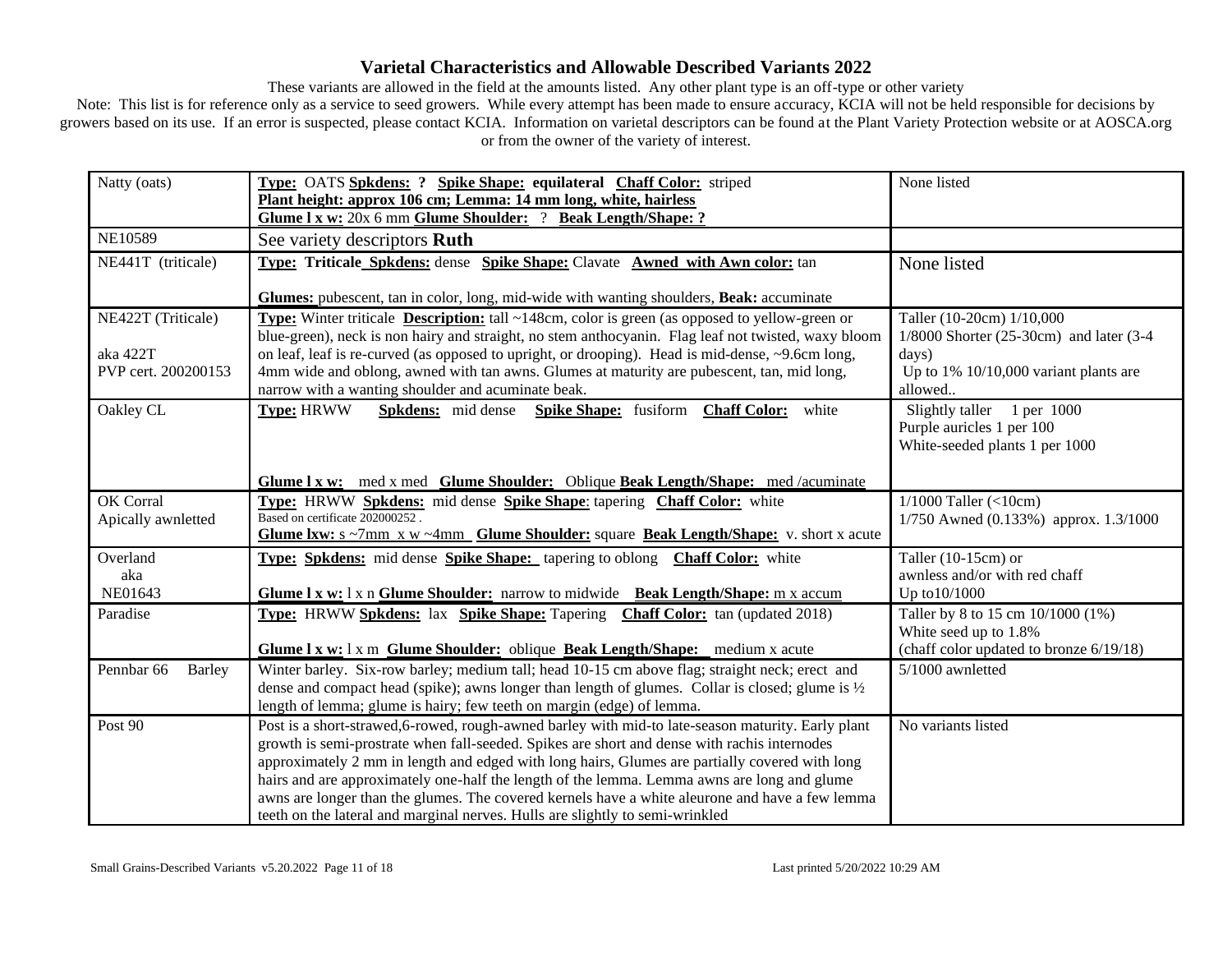These variants are allowed in the field at the amounts listed. Any other plant type is an off-type or other variety

| Presto (Triticale)         | Winter Triticale; hexaploid; mid-tall; blue-green at boot stage; flag not twisted, waxy bloom on        | None available                                                                                         |
|----------------------------|---------------------------------------------------------------------------------------------------------|--------------------------------------------------------------------------------------------------------|
|                            | leaf at boot, leaf recurved; mid-dense, Oblong, fully awned; Glumes have hair, strongly colored,        |                                                                                                        |
|                            | mid-long, narrow, with oblique shoulder and acuminate beak.                                             |                                                                                                        |
|                            |                                                                                                         |                                                                                                        |
| Ray                        | Type: HRWW Spkdens: lax Spike Shape: oblong Chaff Color: white                                          | Dark chaff $< 5/10000$ (0.05%)                                                                         |
| Apically Awnletted         |                                                                                                         | Fully Awned < $10/10000$ ((0.1%)                                                                       |
|                            | Glume I x w: 1 x w Glume Shoulder: oblique Beak Length/Shape: ? x acute                                 |                                                                                                        |
| Rock Star                  | Type: HRWW Spkdens: mid dense Spike Shape: tapering<br><b>Chaff Color:</b> tan                          | $2/1000$ Taller                                                                                        |
|                            |                                                                                                         | Up to 1.8% white seed variant                                                                          |
|                            | Glume I x w: 1 x n Glume Shoulder: oblique Beak Length/Shape: 1 x acuminate                             |                                                                                                        |
| Ruth                       | Type: HRWW Spkdens: lax Spike Shape: tapering Chaff Color: tan                                          | Taller by 5 to 15 cm                                                                                   |
| aka                        |                                                                                                         | Red chaff                                                                                              |
| NE10589                    | <b>Glume Ixw:</b> s x w Glume Shoulder: square to elevated Beak Length/Shape: m x acuminate             | Awnless                                                                                                |
|                            |                                                                                                         |                                                                                                        |
|                            |                                                                                                         | Variants up to $1\%$ ( $10/1000$ )                                                                     |
| Shelby 427<br>Oat          | Spring oat; mature stem color is yellow; nodes on upper stem hairy; hairless leaf margin;               | No variants listed                                                                                     |
|                            | Equilateral panicle (head); medium panicle size; midbroad panicle width; 21 branches on panicle         |                                                                                                        |
|                            | in four whorls; 9 veins on glume and glume color is striped; lemma is awnless, hairless and white       |                                                                                                        |
|                            | in color.                                                                                               |                                                                                                        |
|                            |                                                                                                         |                                                                                                        |
| <b>Short Beard Thunder</b> | Type: Triticale Spkdens: mid dense Spike Shape: Oblong Chaff Color/pubesence: tan/pubesent              | Up to 6% off types may be found in NT06427 of<br>which most are awned, but also a few off types may be |
| Triticale NT06427          | <b>Neck:</b> Straight, moderately hairy <b>Awnedness:</b> Awnletted                                     | taller than the majority of lines which are awnletted                                                  |
|                            | Glume I x w: 1 x w Glume Shoulder: wanting Beak length/shape: ?/acuminate                               | and shorter.                                                                                           |
| Showdown                   | Type: HRWW<br><b>Spkdens:</b> mid dense <b>Spike Shape:</b><br>fusiform<br><b>Chaff Color:</b><br>white | Taller <10cm 1 per $1000$                                                                              |
|                            |                                                                                                         | Bronze glumes 1 per 800                                                                                |
|                            |                                                                                                         |                                                                                                        |
|                            | Glume Shoulder: oblique Beak Length/Shape:<br>Glume 1 x w: 1 x m<br>m? x acuminate                      |                                                                                                        |
| <b>Smiths Gold</b>         | Type: HRWW Spkdens: mid dense Spike Shape: Tapering Chaff Color: white                                  | Taller by $<$ 10 cm $1/800$                                                                            |
|                            |                                                                                                         | Bronze glumes 1/500                                                                                    |
|                            | Glume I x w: 1 x m Glume Shoulder: oblique Beak Length/Shape: ? x acuminate                             |                                                                                                        |
| Spirit Rider               | Type: HRWW Spkdens: mid dense Spike Shape: tapering Chaff Color: white                                  | Taller by <10 cm $1/500$                                                                               |
|                            |                                                                                                         | Bronze glume 1/500                                                                                     |
|                            | Glume I x w: m x m Glume Shoulder: rounded Beak Length/Shape: ? x acuminate                             |                                                                                                        |
|                            |                                                                                                         |                                                                                                        |
| <b>Strad CL Plus</b>       | Type: HRWW Spkdens: lax to mid dense Spike Shape: tapering Chaff Color: tan                             | White chaff $< 1/1000 (0.1\%)$                                                                         |
|                            |                                                                                                         |                                                                                                        |
|                            | <b>Glume 1 x w:</b> m x m <b>Glume Shoulder:</b> oblique <b>Beak Length/Shape:</b> med to long x acum   |                                                                                                        |
| SY 517 CL2                 | Type: HRWW Spkdens: lax Spike Shape: tapering Chaff Color: white                                        | Taller by 8 to 15 cm 10/1000 (1%)                                                                      |
|                            |                                                                                                         | Awnless 10/1000 (1%)                                                                                   |
|                            | Glume I x w: m x n Glume Shoulder: oblique Beak Length/Shape: med x acuminate                           | White seed up to 1.8%                                                                                  |
|                            |                                                                                                         |                                                                                                        |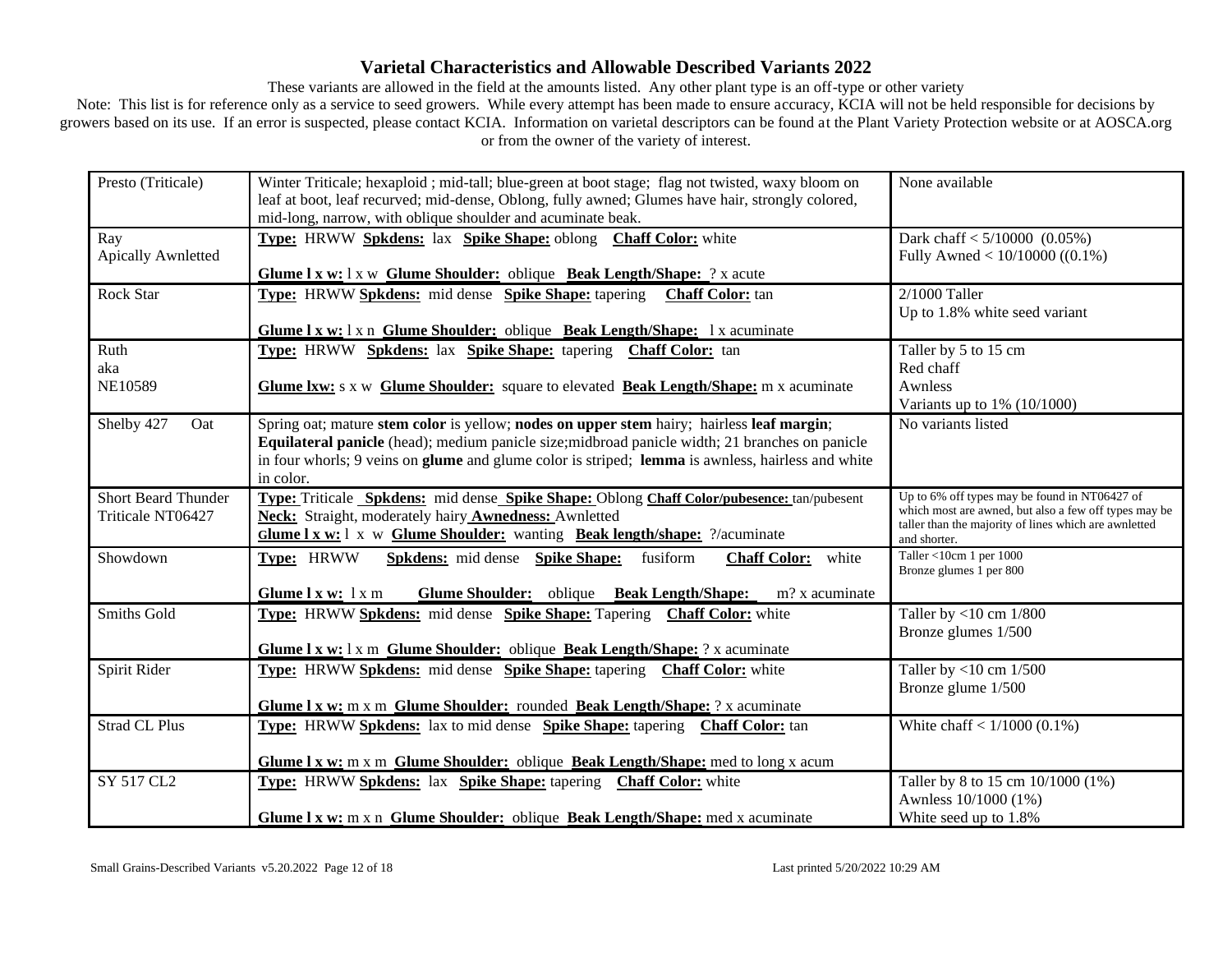These variants are allowed in the field at the amounts listed. Any other plant type is an off-type or other variety

| SY Achieve CL2      | <b>Type:</b> HRWW Spkdens: lax Spike Shape: tapering Chaff Color: white              | Taller (8-15cm) 8 per 1000                |
|---------------------|--------------------------------------------------------------------------------------|-------------------------------------------|
|                     |                                                                                      | Awnless 1 per 10,000                      |
|                     | Glume I x w: m x n Glume Shoulder: oblique Beak Length/Shape: m x acuminate          | Up to 10 per 1000 total                   |
|                     |                                                                                      | Up to 1.8% white seed variant             |
| SY Benefit          | <b>Type:</b> HRWW Spkdens: lax Spike Shape: tapering Chaff Color: white              | Larger 6 per 1000                         |
|                     |                                                                                      | Taller (8-15cm) 2 per 1000                |
|                     | Glume 1 x w: s x n Glume Shoulder: oblique Beak Length/Shape: m x acuminate          | Awnless 1 per 1000                        |
|                     |                                                                                      | Up to 10 per 1000 total                   |
|                     |                                                                                      | Up to 1.8% white seed variant             |
| <b>SY Flint</b>     | Type: HRWW Spkdens: lax Spike Shape: tapering Chaff Color: white                     | $1/1000$ taller (8 to 15 cm) or awnletted |
|                     |                                                                                      |                                           |
|                     | Glume I x w: m x m Glume Shoulder: oblique Beak Length/Shape: m / acuminate          |                                           |
| SY-Grit             | <b>Type: HWWW Spkdens: lax Spike Shape: tapering</b><br><b>Chaff Color:</b> white    | 8/1000 Taller (8 to 15cm)                 |
|                     |                                                                                      | $1/1000$ Awnless                          |
|                     | <b>Glume 1 x w:</b> 1 x m Glume Shoulder: square Beak Length/Shape: long x acuminate |                                           |
| SY Legend CL2       | Type: HRWW Spkdens: lax Spike Shape: tapering Chaff Color: tan                       | Taller amounts not specified              |
|                     | Revised for 2021 based on PVP certificate 201800226                                  | Awned Variants up to $(1%)$               |
|                     | Glume I x w: 1 x m Glume Shoulder: oblique Beak Length/Shape: med x acuminate        | White seed up to 1.8%                     |
| SY Llano            | Type: HRWW Spkdens: mid dense Spike Shape: tapering Chaff Color: white/amber         | $1/1000$ taller                           |
|                     |                                                                                      | $1/1000$ awnless                          |
|                     | Glume I x w: m x n Glume Shoulder: square Beak Length/Shape: m / acute               |                                           |
| <b>SY Monument</b>  | Type: HRWW Spkdens: mid dense Spike Shape: fusiform Chaff Color: white/amber         | Taller 9 per 1000                         |
|                     |                                                                                      | Red chaff 1 per 1000                      |
|                     | Glume I x w: med x med Glume Shoulder: oblique Beak Length/Shape: med / acuminate    |                                           |
| <b>SY TF 135</b>    | Type: Triticale Spkdens: mid dense Spike Shape: fusiform Chaff Color: white          | $1/1000$ Taller                           |
| aka                 | Glume I x w: ml x n Glume Shoulder: oblique Beak Length/Shape: m x acute             | $1/1000$ extra long awns                  |
| AG 135 Triticale    | <b>Awnletted; Neck shape:</b> Wavy Neck hairiness: slight to m Height: Semi-dwarf    |                                           |
| SY TF 813 Triticale | Type: Triticale Spkdens: mid dense Spike Shape: clavate Chaff Color: white           | 1/1000 Taller                             |
|                     | Glume I x w: 1 x n Glume Shoulder: wanting Beak Length/Shape: m x acute              | $1/1000$ Awned                            |
|                     | <b>Awnletted; Neck shape:</b> Wavy Neck hairiness: moderate Height: Semi-dwarf       |                                           |
| SY Rugged           | Type: HRWW Spkdens: lax Spike Shape: tapering Chaff Color: white                     | Taller (8-15cm) 2 per 1000                |
|                     |                                                                                      | Awnless 1 per 1000                        |
|                     | Glume 1 x w: m x n Glume Shoulder: oblique Beak Length/Shape: m x acuminate          | Red chaffed 5 per 1000                    |
|                     |                                                                                      | Up to 10 per 1000 total                   |
|                     |                                                                                      | Up to 1.8% white seed variant             |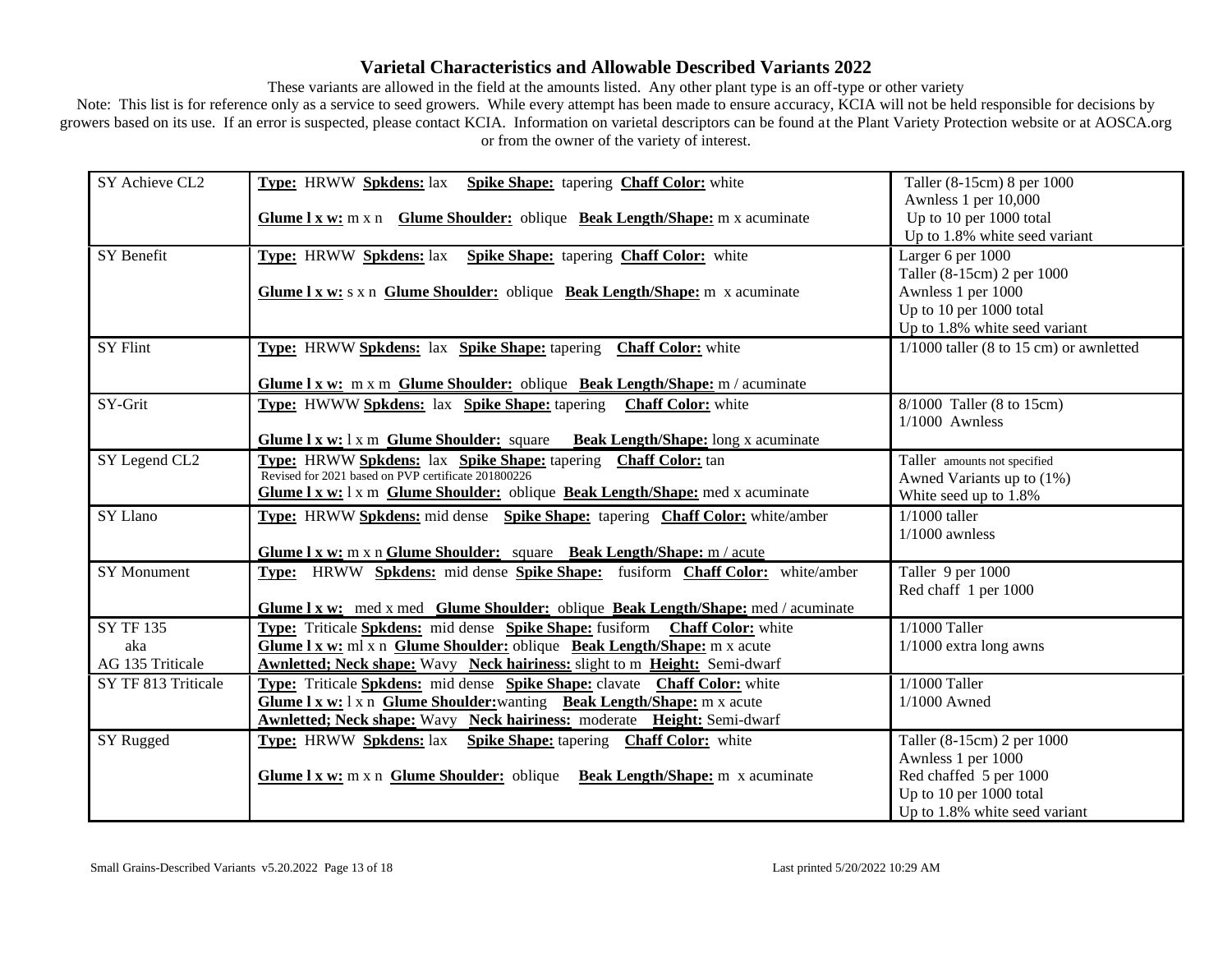These variants are allowed in the field at the amounts listed. Any other plant type is an off-type or other variety

Note: This list is for reference only as a service to seed growers. While every attempt has been made to ensure accuracy, KCIA will not be held responsible for decisions by growers based on its use. If an error is suspected, please contact KCIA. Information on varietal descriptors can be found at the Plant Variety Protection website or at AOSCA.org or from the owner of the variety of interest.

| SY-Sky            | Type: HRWW Spkdens: mid dense Spike Shape: fusiform Chaff Color: white/amber                            | Taller 8/1000                          |
|-------------------|---------------------------------------------------------------------------------------------------------|----------------------------------------|
|                   | <b>Glume 1 x w:</b> short x medium Glume Shoulder: oblique Beak Length/Shape: med / acute               |                                        |
| SY-Southwind      | Type: HRWW Spkdens: mid dense Spike Shape: fusiform Chaff Color: white                                  | 8/1000 Taller                          |
|                   |                                                                                                         | 1/10000 Awnletted                      |
|                   | Glume 1 x w: m x m Glume Shoulder: square Beak Length/Shape: m x acuminate                              |                                        |
| SY-Sunrise        | Type: HRWW Spkdens: mid dense Spike Shape: tapering Chaff Color: white                                  | 7/1000 Taller                          |
|                   |                                                                                                         | 1/1000 Awnletted                       |
|                   | Glume 1 x w: m x m Glume Shoulder: oblique Beak Length/Shape: m x acuminate                             |                                        |
| SY-Wolf           | Type: HRWW Spkdens: mid dense Spike Shape: tapering Chaff Color: white/amber                            | $7/1000$ Taller (8-15 cm)              |
|                   |                                                                                                         | $1/1000$ Awnless                       |
|                   | <b>Glume 1 x w:</b> ml x mw <b>Glume Shoulder:</b> square <b>Beak Length/Shape:</b> 1 x acuminate       | 1/1000 Red Chaff                       |
|                   |                                                                                                         | Up to $8/1000$ total                   |
|                   |                                                                                                         | 1.8 % white seed                       |
| SY Wolverine      | Type: HRWW<br><b>Spike Shape:</b> tapering <b>Chaff Color:</b> white/amber<br><b>Spkdens:</b> mid dense |                                        |
|                   |                                                                                                         | 1.8% white seeded variant              |
|                   | <b>Glume 1 x w:</b> 1 x n <b>Glume Shoulder:</b> oblique <b>Beak Length/Shape:</b> short* x acuminate   |                                        |
|                   | *Amended by company 2020                                                                                |                                        |
| Sunshine          | Type: HWWW Spkdens: ? Spike Shape: ?<br><b>Chaff Color:</b> white                                       | $1/1000$ Taller (2 spike lengths)      |
|                   |                                                                                                         | $1/2000$ Awnless                       |
|                   | Glume I x w: ? Glume Shoulder: ? Beak Length/Shape: ?                                                   | 1/1000 Red Chaff                       |
| T158              | Type: HRWW Spkdens: mid dense Spike Shape: fusiform<br><b>Chaff Color:</b> white-amber                  | Awnless                                |
|                   |                                                                                                         | Brown glumes                           |
|                   | Glume I x w: m x w Glume Shoulder: oblique Beak Length/Shape: m x acute                                 | Taller                                 |
|                   |                                                                                                         | Total 3/10,000                         |
| $T-173$ (awnless) | Type: SRW Spkdens: mid dense Spike Shape: tapering Chaff Color: tan                                     | $1/1000$ Brown glumes                  |
|                   |                                                                                                         | $1/1000$ Talls                         |
|                   | Glume I x w: s x w Glume Shoulder: square Beak Length/Shape: m x acute                                  | $1/1000$ Awned (usually 6-12" shorter) |
| <b>TAM 107</b>    | <b>Type: HRWW Spkdens:</b><br><b>Spike Shape:</b><br>Chaff Color: reddish brown                         | 5/5000 Whites & tall reds              |
|                   |                                                                                                         | 5/5000 Tall whites                     |
|                   | Glume I x w: ? x w Glume Shoulder: oblique Beak Length/Shape: M x -                                     |                                        |
| <b>TAM 110</b>    | Type: HRWW Spkdens: mid dense Spike Shape: fusiform Chaff Color: brown                                  | 5/5000 Talls (twice head length)       |
|                   |                                                                                                         | 5/5000 White chaffed                   |
|                   | Glume 1 x w: m x n-mw Glume Shoulder: 0-s Beak Length/Shape: 3-4mm x acuminate                          |                                        |
| <b>TAM 111</b>    | Type: HRWW Spkdens: dense Spike Shape: fusiform Chaff Color: white                                      | $2/1000$ Taller (4 –6 inches)          |
|                   |                                                                                                         | 1/1000 Red chaff color                 |
|                   | <b>Glume 1 x w:</b> s x mw Glume Shoulder: oblique Beak Length/Shape: $s(6-7mm)$ x acuminate            | $1/1000$ Awnless                       |

Small Grains-Described Variants v5.20.2022 Page 14 of 18 Last printed 5/20/2022 10:29 AM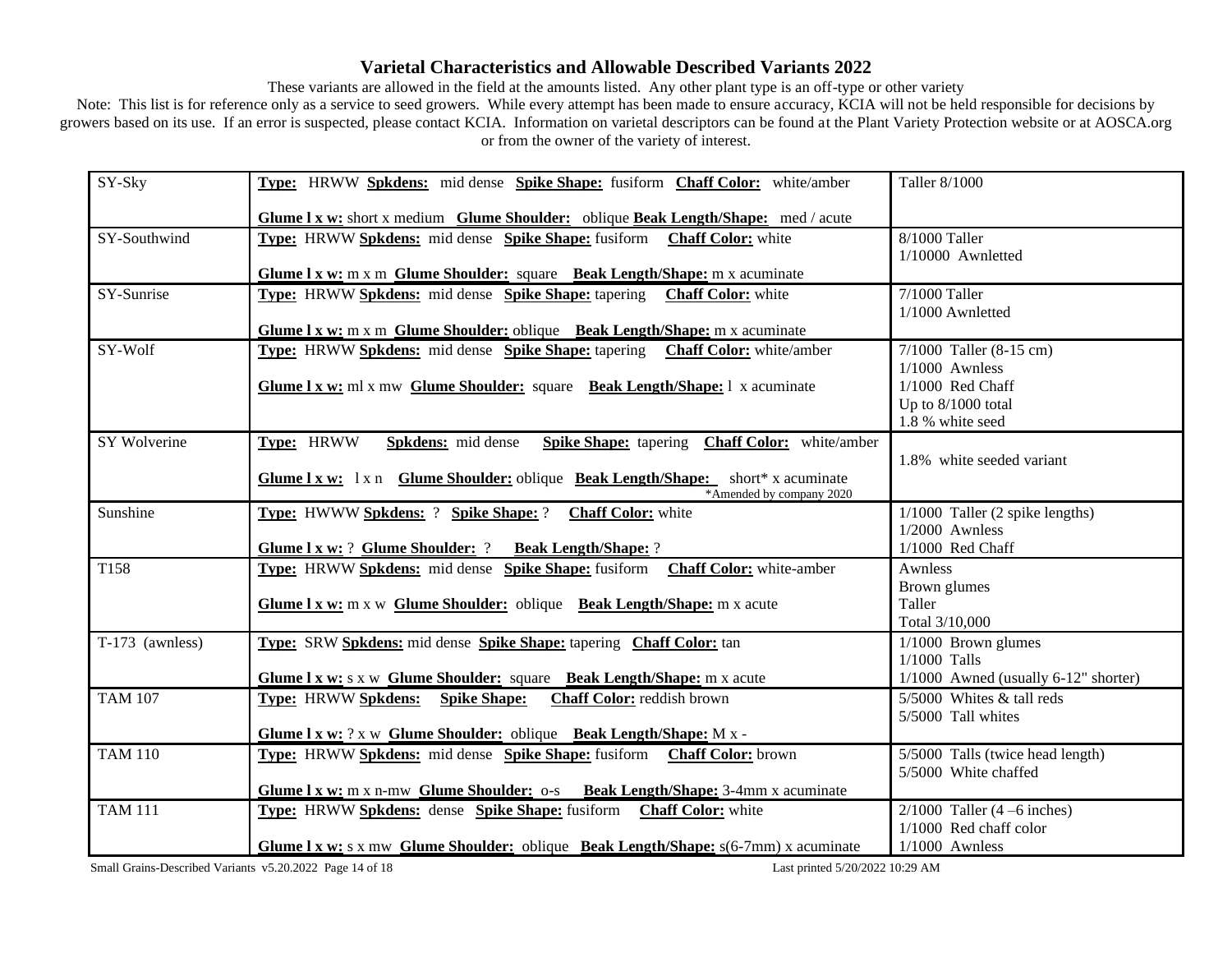These variants are allowed in the field at the amounts listed. Any other plant type is an off-type or other variety

| <b>TAM 112</b>       | Type: HRWW Spkdens: mid dense Spike Shape: fusiform Chaff Color: red                                                                                                                | $5/1000$ Taller (10 cm)                          |
|----------------------|-------------------------------------------------------------------------------------------------------------------------------------------------------------------------------------|--------------------------------------------------|
|                      | Glume 1 x w: m x m Glume Shoulder: elevated Beak Length/Shape: x acuminate                                                                                                          |                                                  |
| <b>TAM 113</b>       | Type: HRWW Spkdens: mid dense Spike Shape: oblong Chaff Color: white                                                                                                                | $1/1000$ 4 – 6 " taller with white glumes        |
|                      | Glume I x w: m x m Glume Shoulder: oblique Beak Length/Shape: med x acuminate                                                                                                       | $1/10,000$ 4-6 " taller with red glumes          |
| <b>TAM 114</b>       | Type: Spkdens: mid dense Spike Shape: oblong Chaff Color: tan                                                                                                                       | $6/1000$ taller                                  |
|                      |                                                                                                                                                                                     | $2/1000$ white                                   |
|                      | Glume 1 x w: m x m Glume Shoulder: oblique Beak Length/Shape:                                                                                                                       | $1/1000$ white awnless<br>$1/1000$ red awnless   |
| <b>TAM 115</b>       | <b>Spkdens:</b> mid dense <b>Spike Shape:</b> oblong<br><b>Chaff Color:</b><br>red<br><b>Type:</b>                                                                                  | Taller up 5 to 15cm 8/1000                       |
|                      |                                                                                                                                                                                     | White glumes, awned 1/1000<br>Awnless red 1/2000 |
|                      | Glume Shoulder: oblique<br>? x acuminate<br>Glume $l x w$ : m x m<br><b>Beak Length/Shape:</b>                                                                                      | Awnless white 1/2000                             |
| <b>TAM 204</b>       | Type: HRWW Spkdens: mid dense Spike Shape: oblong<br><b>Chaff Color:</b> red                                                                                                        | $1/1000$ Taller (4 to 6 inches)                  |
|                      | <b>Apically Awnletted</b>                                                                                                                                                           |                                                  |
| <b>TAM 205</b>       | <b>Glume 1 x w:</b> m x m(3-5mm) <b>Glume Shoulder:</b> oblique <b>Beak Length/Shape:</b> m x obtuse<br>white                                                                       | Taller 5 to 15 cm 1/100                          |
|                      | <b>Spkdens:</b> mid dense <b>Spike Shape:</b> oblong<br><b>Chaff Color:</b><br>Type:                                                                                                |                                                  |
|                      | Glume Shoulder: oblique<br><b>Beak Length/Shape:</b> ? x acuminate<br>Glume $l x w: m x m$                                                                                          |                                                  |
| <b>TAM 304</b>       | Type: HRWW Spkdens: dense Spike Shape: oblong<br><b>Chaff Color:</b> white                                                                                                          | $1/1000$ Taller (4 to 6 inches)                  |
|                      | <b>Glume 1 x w:</b> $m(\text{8mm})$ x m <b>Glume Shoulder:</b> oblique <b>Beak Length/Shape:</b> m x acuminate                                                                      |                                                  |
| Tambar 501           | Type: BARLEY 6 row Plant height: short Spkdens: dense Spike Shape: oblong, slightly waxy                                                                                            | None listed                                      |
| Winter Barley        | Glumes: length 1/2 of lemma, awns less than equal to length of glumes and semi smooth                                                                                               |                                                  |
| Tatanka              | Lemma: awns longer than spike, surface rough, teeth few, shape of base slight crease, hair present<br><b>Type:</b> HRWW Spkdens: mid dense Spike Shape: tapering Chaff Color: white | Taller 1/1000                                    |
|                      |                                                                                                                                                                                     | White seeded 1/1000                              |
|                      | Glume I x w: m x m Glume Shoulder: square Beak Length/Shape: m x obtuse                                                                                                             |                                                  |
| TriCal 102 Triticale | <b>TYPE:</b> Winter triticale. <b>Description:</b> Spikes (heads) are waxy, narrow, long, slightly recurved,                                                                        | 1/3500 fully awned, moderate to dense neck       |
|                      | and predominantly awnletted. Glumes are hairless, waxy, and light yellow at maturity. Short awns                                                                                    | hair                                             |
|                      | on four to five spikelets at the top of the spike                                                                                                                                   | 1/5000 Tan to light brown glumes                 |
| TriCal 348 Triticale | <b>TYPE:</b> Winter triticale <b>Description:</b> Spike is mid-dense, and oblong. Glumes tend to be long and                                                                        | $5/1000$ Awns 4 to 5 cm long and a hairy         |
|                      | mid-wide to wide, shoulders are usually wanting. Beak is obtuse. 348 is slightly less waxy than<br>102.                                                                             | neck                                             |
|                      |                                                                                                                                                                                     |                                                  |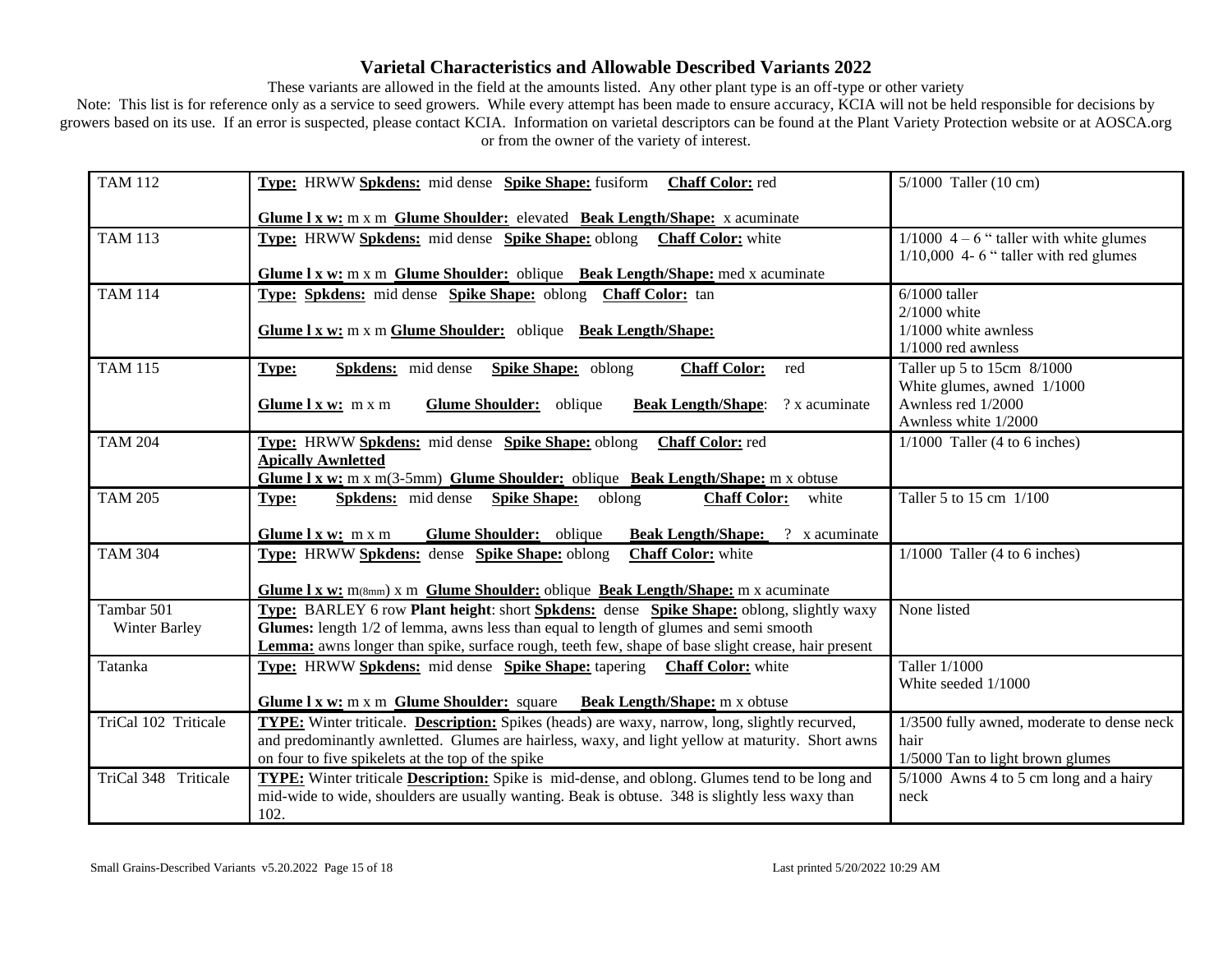These variants are allowed in the field at the amounts listed. Any other plant type is an off-type or other variety

| Turkey Red  | very old, pre-certification variety so landraces are possible. Tall, white chaff, fusiform spike<br>narrow wanting to oblique shoulders, awned, beaks 2 to 8 mm | None                                                                  |
|-------------|-----------------------------------------------------------------------------------------------------------------------------------------------------------------|-----------------------------------------------------------------------|
| Uncharted   | <b>Type:</b> HRWW Spkdens: lax to mid dense Spike Shape: tapering Chaff Color: tan                                                                              | Taller $(< 10 \text{ cm}) < 1/750$ or $13/10000$<br>$(0.1333\%)$      |
|             | Glume 1 x w: m x m Glume Shoulder: wanting Beak Length/Shape: short to m x acuminate                                                                            | White chaff $< 1/750$ or 13/10000 (0.1333%)                           |
| Underwood   | Type: HRWW Spkdens: mid dense Spike Shape: tapering Chaff Color: bronze                                                                                         | 8/1000 taller (8cm)<br>1/1000 different chaff color                   |
|             | Glume I x w: m x m Glume Shoulder: square Beak Length/Shape: m x acuminate                                                                                      | $1/1000$ awnless                                                      |
| WB2606      | <b>Type:</b> SRWW <b>Spkdens:</b> lax <b>Spike Shape:</b> tapering <b>Chaff Color:</b> white/amber                                                              | Taller (15-20cm) 20 per 10,000 (0.2%)<br>Awnless 10 per 10,000 (0.1%) |
| aka 9269052 | Glume 1 x w: s x n Glume Shoulder: apiculate Beak Length/Shape: m x acuminate                                                                                   | Bronze head 10 per 10,000 (0.1%)<br>Up to 0.50% white seed variant    |
| WB4269      | Type: HRWW Spkdens: lax Spike Shape: tapering Chaff Color: white/amber                                                                                          | Taller (15-20cm) 20 per 10,000<br>Awnless 10 per 10,000               |
|             | Glume I x w: 1 x n Glume Shoulder: square<br><b>Beak Length/Shape:</b> short* x acuminate<br>*amended by company 2019                                           | Bronze head 10 per 10,000<br>Up to 0.20% white seed variant           |
| WB4303      | Type: HRWW Spkdens: mid dense Spike Shape: tapering<br><b>Chaff Color:</b> white                                                                                | Bronze chaff 1/1000                                                   |
|             |                                                                                                                                                                 | Taller (10 - 20 cm) 2/1000                                            |
|             | Glume I x w: 1 x w Glume Shoulder: rounded Beak Length/Shape: 1 x acuminate                                                                                     | <b>Awnless 1/1000</b>                                                 |
| WB4401      | Type: HRWW<br>Spkdens: lax<br>Spike Shape: tapering Chaff Color: white                                                                                          | Taller 10-15 cm 20 per 10,000                                         |
|             |                                                                                                                                                                 | Awnless 10 per 10,000                                                 |
|             | Glume Shoulder: elevated Beak Length/Shape: short x accuminate<br>Glume $l x w$ : m x w                                                                         | Bronze chaff 10 per 10,000                                            |
|             | Beak length changed to short for 2021 based on revision in AOSCA Aug. small grain VRB                                                                           | White seed 0.50%                                                      |
| WB4418      | <b>Type:</b> HRWW Spkdens: lax Spike Shape: tapering Chaff Color: white/amber                                                                                   | Taller by 15 to 20 cm 20/10000 (0.2%)                                 |
|             |                                                                                                                                                                 | Awnless 10/10000 (0.1%)                                               |
|             | Glume 1 x w: m x n Glume Shoulder: square Beak Length/Shape: med x acuminate                                                                                    | Bronze chaff 10/10000 (0.1%)                                          |
|             |                                                                                                                                                                 | White seed up to 0.5% (50/10000)                                      |
| WB 4422     | Type: HRWW Spkdens: mid dense Spike Shape: oblong Chaff Color: tan                                                                                              | Taller by 15 to 20 cm 20/10000 (0.2%)                                 |
|             | Purple auricles are present in juvenile plants                                                                                                                  | Awnless 10/10000 (0.1%)                                               |
|             | Glume I x w: 1 x n Glume Shoulder: oblique Beak Length/Shape: 1 x acuminate                                                                                     | White chaff 10/10,000 (0.1%)                                          |
|             |                                                                                                                                                                 | White seed .25%                                                       |
| WB 4458     | Type: HRWW Spkdens: mid dense Spike Shape: oblong<br>Chaff Color: tan                                                                                           | $3/1000$ white chaff                                                  |
|             |                                                                                                                                                                 | $1/1000$ talls (>10cm)                                                |
|             | Glume I x w: m x n Glume Shoulder: square Beak Length/Shape: 1 x acuminate                                                                                      |                                                                       |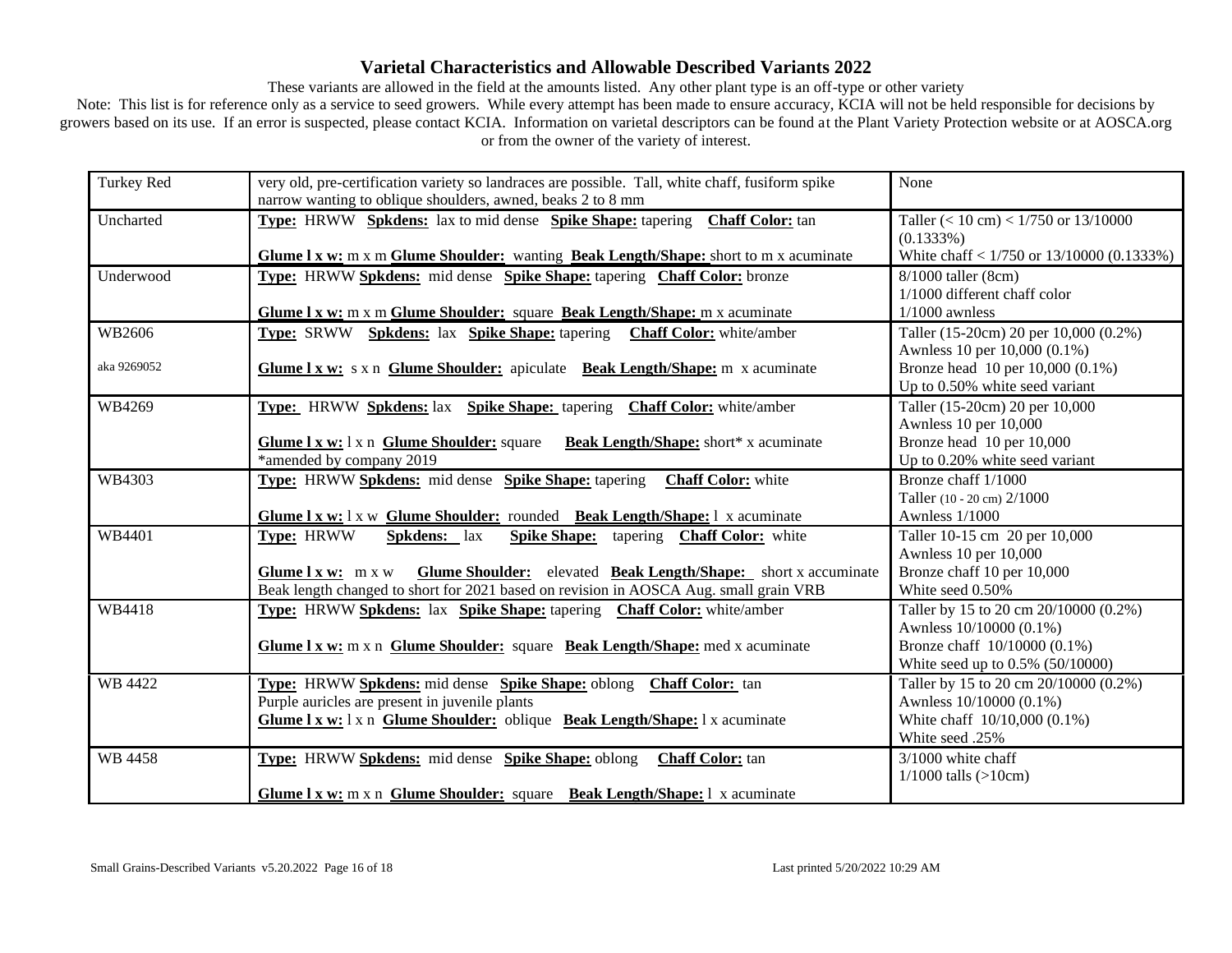These variants are allowed in the field at the amounts listed. Any other plant type is an off-type or other variety

| WB4462                                      | Type: HRWW Spkdens: lax Spike Shape: tapering Chaff Color: white                      | Taller (15-20cm) 20 per 10,000         |
|---------------------------------------------|---------------------------------------------------------------------------------------|----------------------------------------|
| Shoulder update to elevated                 |                                                                                       | Awnless 10 per 10,000                  |
| 2019 based on PVP<br>certificate            | Glume 1 x w: 1 x m Glume Shoulder: elevated<br>Beak Length/Shape: 1 x acuminate       | Bronze head 10 per 10,000              |
|                                             |                                                                                       | Up to 0.25% white seed variant         |
| WB4483                                      | Type: HRWW Spkdens: lax Spike Shape: tapering Chaff Color: white                      | Taller (15-20cm) 20 per 10,000         |
|                                             |                                                                                       | Awnless 10 per 10,000                  |
|                                             | Glume I x w: 1 x n Glume Shoulder: oblique<br>Beak Length/Shape: 1 x acuminate        | Bronze head 10 per 10,000              |
|                                             |                                                                                       | Up to 0.5% white seed variant          |
| <b>WB4510 CLP</b>                           | Type: HRWW Spkdens: lax Spike Shape: tapering Chaff Color: white/amber                | Taller (15 to 20 cm) 20/10,000 (0.2%)  |
|                                             |                                                                                       | Awnless 10/10,000 (0.1%)               |
|                                             | Glume 1 x w: 1 x n Glume Shoulder: oblique Beak Length/Shape: long x acuminate        | Bronze head 10/10,000 (0.1%)           |
|                                             |                                                                                       | Up to 0.5% white seed variant          |
| WB4515                                      | Type: HRWW Spkdens: lax Spike Shape: tapering Chaff Color: white                      | Taller (15 to 20 cm) 20/10,000 (0.2%)  |
| Shoulder update to elevated                 |                                                                                       | Awnless 10/10,000 (0.1%)               |
| 2019 based on PVP<br>certificated (10-0458) | Glume 1 x w: m x n Glume Shoulder: elevated Beak Length/Shape: 1 x acuminate          | Bronze head 10/10,000 (0.1%)           |
|                                             |                                                                                       | Up to 0.25% white seed variant         |
| WB 4523                                     | <b>Type:</b> HRWW Spkdens: mid dense Spike Shape: oblong Chaff Color: white/amber     | Taller by 15 to 20 cm 20/10,000 (0.2%) |
|                                             | Purple auricles are present in juvenile plants                                        | Awnless 10/10,000 (0.1%)               |
|                                             | Glume I x w: s x m Glume Shoulder: square Beak Length/Shape: ml x acute               | Bronze head 10/10,000 (0.1%)           |
|                                             |                                                                                       | White seed .25%                        |
| WB4595                                      | Type: HRWW Spkdens: mid dense Spike Shape: tapering Chaff Color: white/amber          | Taller (15-20cm) 20/10000 (0.2%)       |
|                                             |                                                                                       | Awnless 10/10000 0.1%                  |
|                                             | Glume I x w: m x w Glume Shoulder: elevated Beak Length/Shape: long x acuminate       | Bronze head 10/0000 (0.1%)             |
| WB4699                                      | <b>Type:</b> HRWW Spkdens: mid dense Spike Shape: tapering Chaff Color: white/amber   | Taller (15-20cm) 20/10000 (0.2%)       |
|                                             |                                                                                       | Awnless 10/10000 0.1%                  |
|                                             | Glume I x w: m x n Glume Shoulder: elevated Beak Length/Shape: long x acuminate       | Bronze head 10/0000 (0.1%)             |
| WB4721                                      | Type: HRWW Spkdens: mid dense Spike Shape: tapering Chaff Color: brown                | $1/1000$ white chaff                   |
|                                             |                                                                                       | $2/1000$ taller (15-20 cm)             |
|                                             | Glume I x w: m x n Glume Shoulder: elevated Beak Length/Shape: long x acuminate       | $1/1000$ awnless                       |
| WB4792                                      | Type: HRWW Spkdens: mid dense Spike Shape: tapering Chaff Color: white/amber          | Taller (15-20cm) 20/10000 (0.2%)       |
|                                             |                                                                                       | Awnless 10/10000 (0.1%)                |
|                                             | Glume 1 x w: m x m Glume Shoulder: elevated Beak Length/Shape: short* x acuminate     | Bronze head 10/0000 0.1%               |
|                                             | *amdended by company                                                                  |                                        |
| WB9590                                      | Type: SRW Spkdens: lax Spike Shape: tapering<br><b>Chaff Color:</b> white/amber       | Taller (15-20cm) 20/10,000             |
|                                             |                                                                                       | Bronze 10/10,000                       |
|                                             | <b>Glume 1 x w:</b> ? x n Glume Shoulder: oblique Beak Length/Shape: long x acuminate | Awnless 10/10,000                      |